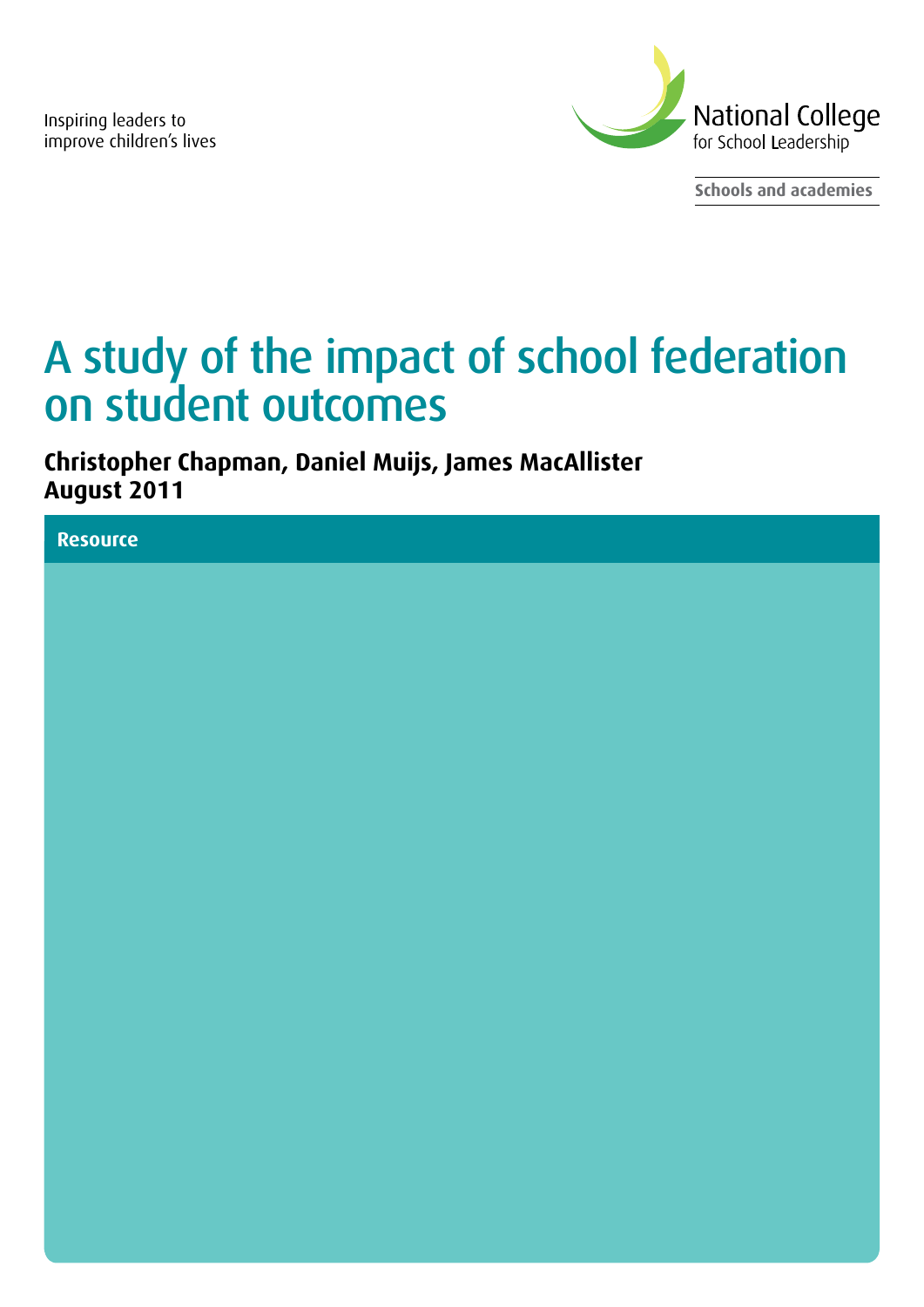# **Contents**

| 2. Impact of federation: do federations and collaboratives make a difference? 7 |  |
|---------------------------------------------------------------------------------|--|
|                                                                                 |  |
|                                                                                 |  |
|                                                                                 |  |
|                                                                                 |  |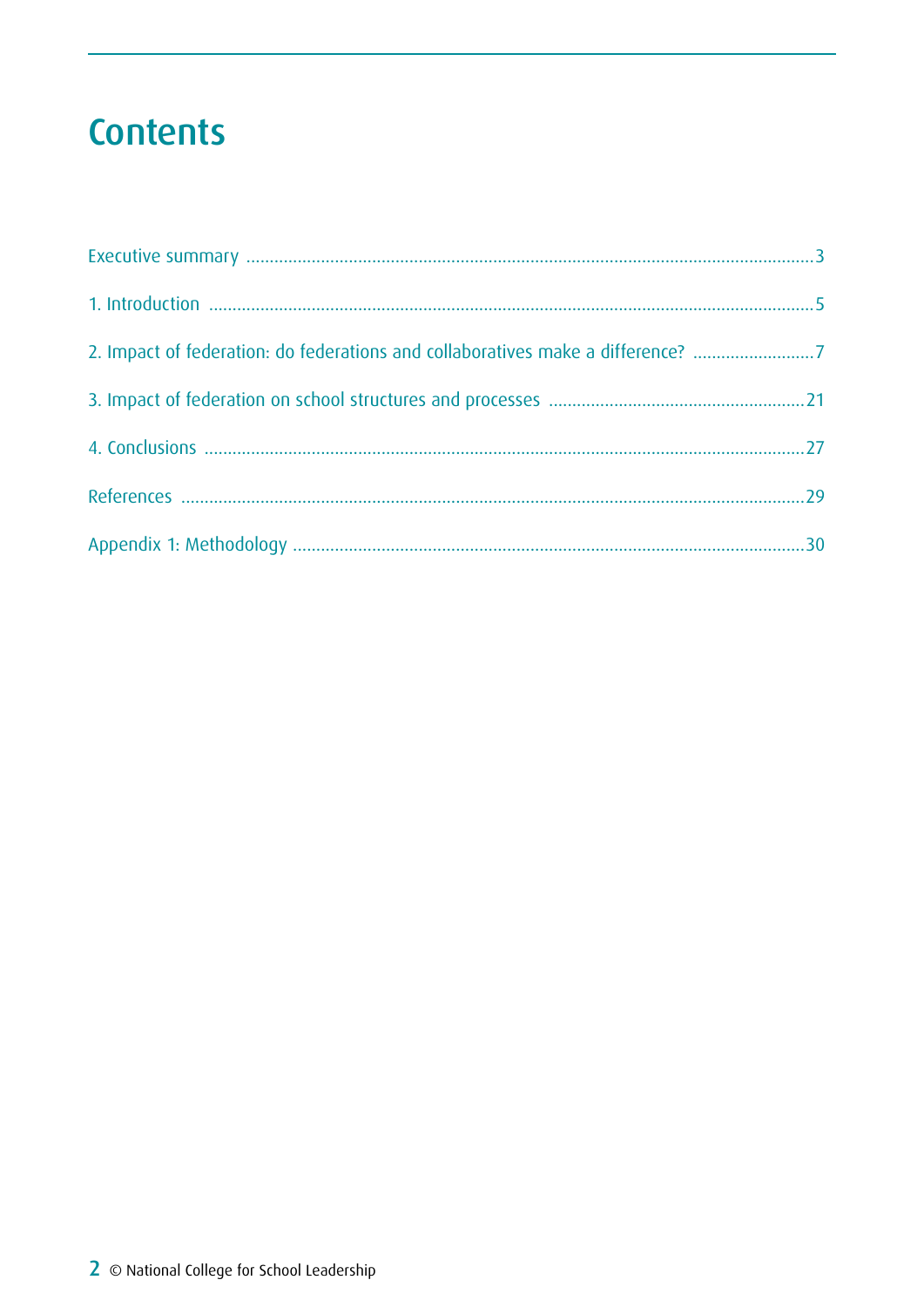# <span id="page-2-0"></span>Executive summary

"Federation has made us more outward facing… every member of the leadership team of both schools… sees themselves as leaders of education not leaders of institutions."

Associate head

This study builds on our earlier study (Chapman, Muijs & Collins, 2009) of the impact of federation on student outcomes. This initial analysis identified six broad types of federation:

**Cross-phase federations**: federations consisting of two or more schools of different phases, eg, a primary and secondary school, or a first, middle and high school. Cross-phase federations accounted for 35 per cent of the sample in the first study and 23.5 per cent in the follow-up study reported here.

**Performance federations:** federations consisting of two or more schools, some of which are low- and others high performing, usually consisting of two schools. Performance federations accounted for 16 per cent of the sample in the first study and 56.8 per cent in the follow-up study reported here.

**Size federations:** federations consisting of two or more very small or small schools, or a small school and a medium-sized school. Size federations accounted for 19 per cent of the sample in the first study and 1.2 per cent in the follow-up study reported here.

**Mainstreaming federations:** federations consisting of one or more special schools combined with one or more mainstream schools. Mainstreaming federations accounted for 5 per cent of the sample in the first study and 6.2 per cent in the follow-up study reported here.

**Faith federations**: federations combining two or more schools of the same denomination. This type can overlap with one of the other four types, but in many cases doesn't. Faith federations accounted for 15 per cent of the sample in the first study and 3.7 per cent in the follow-up study reported here.

**Academy federations:** federations of two or more academies run by the same sponsor within a federation or chain. Academy federations accounted for 2 per cent of the sample in the first study and 8.6 per cent in the follow-up study reported here.

In summary, the findings of Chapman et al (2009) are as follows.

- There is evidence of impact of federation on student outcomes, in that while federation and comparator schools perform similarly at baseline, federation is positively related to performance in the years following federation.
- There is evidence to suggest that impact is strongest in performance federations and weakest in cross-phase federations.
- There is no relationship between federation and Ofsted judgements (grades).
- There is no evidence of differential impact on students from different socio-economic settings, differences in gender or with special educational needs

Where possible, this study has been designed to provide deeper analysis and insight into the impact of federation on student outcomes. In an attempt to develop a quasi-longitudinal map of the impact of federation we have used the same federations and comparator schools as the 2009 analysis. However, it is unsurprising to note that some federations have changed their governance arrangements, moving from 'collaboratives' (termed 'soft federations' in the 2009 study) to a 'formal federation' (termed 'hard federation' in the 2009 study).

The sample of federations has been adjusted to reflect changes in some of the federations' status since the previous analysis. We have also undertaken five case studies to illustrate federation practice. These accounts provide insights into the processes and structures emerging within the field.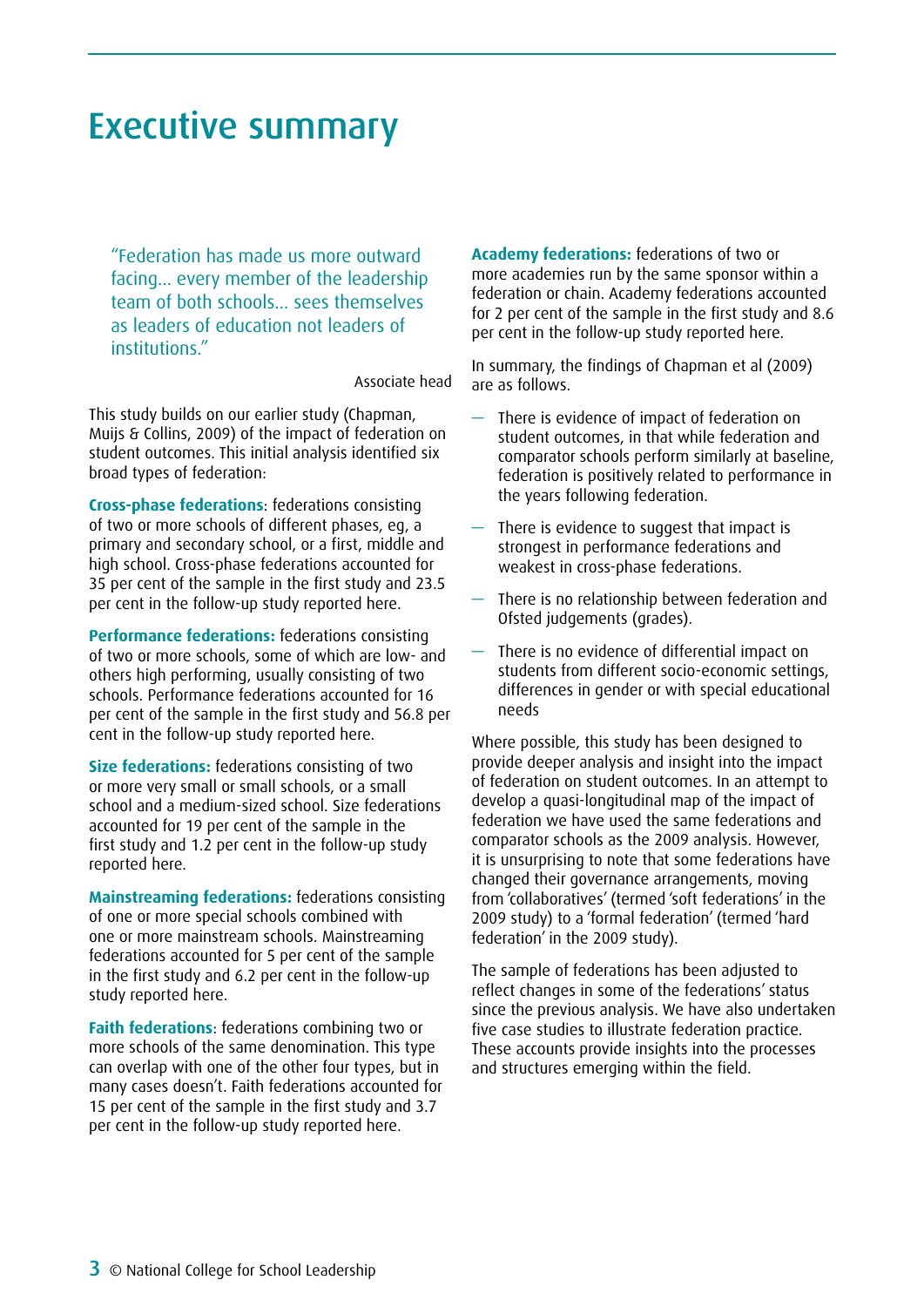The key findings from the 2010-11 study are as follows:

## Impact on student outcomes

Performance and academy federations have a positive impact on student outcomes. However, there is a timelag of two to four years between formation of the federation and when their performance overtakes their non-federated counterparts. Secondary school federations outperform collaboratives.

The bulk of the federation effect on student attainment at GCSE occurs in school federations where higher performing schools partner lower performing schools. These performance federations have a positive impact on both the higher and lower performing schools in the partnership. There is some evidence of impact in academy federations and faith federations in primary schools. However, other than academy federations, this study found no evidence of impact on student outcomes in other types of federation in secondary schools. There were too few faith, mainstreaming and size federations to create a meaningful sample. Furthermore, this doesn't mean that these types of federations aren't effective in other areas not captured by school attainment data.

# Leadership

Strong leadership is a key feature of successful federations. There is considerable variation in the leadership and management structures found in federations. This study found secondary federations with executive leadership outperform federations with traditional leadership structures (one headteacher leading one school). This suggests those responsible for establishing secondary federations should consider developing executive leadership structures.

This study provides further evidence to support our argument that resistance to federation (see Lindsay et al, 2007) is decreasing and leaders increasingly view federation and collaboration as an opportunity to embrace change rather than a threat to their power and autonomy. It is worthy of mention the National Association of Head Teachers (NAHT) has recently changed its policy position of 'one head, one school'; this may be another indicator in a shift of mindset.

# Economic impact

Becoming a federation has an economic impact on schools. By definition, the size of a federation requires a larger budget than for an individual school. However, the increased costs are offset by greater resources and capacity for change.

This additional capacity provides opportunities for income generation and provision of additional services to schools within and beyond the federation. Economies of scale provide opportunities for joint continuing professional development (CPD), enabling a group of schools to engage in CPD activity that would have been problematic as a single school. Federations can also streamline their structures to offer other services for less cost. Further research using economic modelling is required to quantify the exact relationships and extent of this trend.

# Continuing professional development

Federating provides more opportunities for CPD, often at reduced cost, across the federation, and at times beyond the federation. Federal structures promote opportunities for collaboration.

In performance federations, the tight mission of raising standards naturally lends itself to a sharp focus on improving teaching and learning. Staff recognised the importance of sharing practice and presenting ideas and strategies to colleagues was often much more powerful than spending large sums of money to attend a one-off course, and could have a direct impact on their practice and that of their peers. Performance federations in particular use CPD to challenge orthodoxies of practice in schools and question the accepted norms and expectations of behaviour in staff and pupils.

In summary, we conclude that this study provides further evidence suggesting federations are an important mechanism to support systemic change and improvement. Furthermore, it would seem executive leadership combined with effective coordination and movement of resources and practice are key levers for change.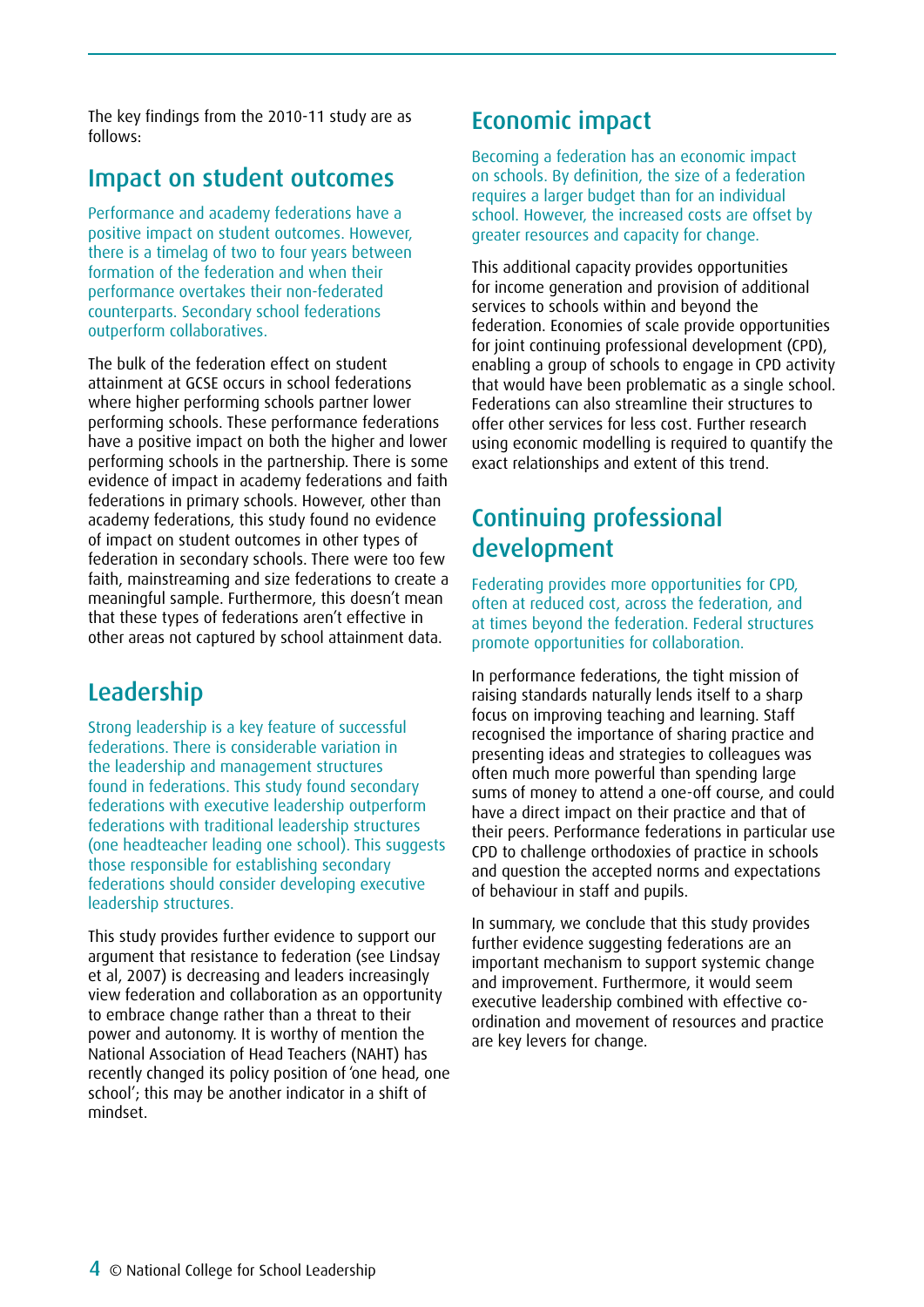# <span id="page-4-0"></span>1. Introduction

### Context

Since our initial analysis of the impact of federation on student outcomes (Chapman et al, 2009), interest in reforming leadership and governance arrangements to promote school-to-school collaboration has grown rapidly across several educational systems. The current government in England has continued to experiment with new approaches, and along with Sweden and the USA is at the forefront of developments. Independent statefunded schools (ISFS) such as academies, charter schools and free schools in these countries naturally lend themselves to the development of a system underpinned by federations and chains (Policy Exchange, 2009).

The white paper, The Importance of Teaching (HM Government, 2010) confirmed this position and the commitments to readjusting school autonomy and redefining notions of accountability through federations, groups and chains of outstanding schools, academies and free schools:

Schools working together leads to better results. Some sponsors already oversee several Academies in a geographical group, or chains of Academies across the country, and already seven organisations sponsor six or more Academies. These chains can support schools to improve more rapidly. Along with our best schools, we will encourage strong and experienced sponsors to play a leadership role in driving the improvement of the whole school system, including through leading more formal federations and chains.

HM Government, 2010:60

The direction of travel is clear and the pace of change is fast: Developing arrangements to free up schools from unnecessary central bureaucracy, handing over control for improvement to our best schools and sponsors and promoting collaboration across school boundaries are all key features of the next phase of educational reform in England.

These reforms may play an important role in the emergence of what Hargreaves has described as a self-improving school system where:

"more control and responsibility passes to the local level in a spirit of mutual aid between school leaders and their colleagues, who are morally committed to imaginative and sustainable ways of achieving more ambitious and better outcomes."

#### Hargreaves, 2010:23

Given the pace of change, it is unsurprising that the evidence about what works and why in developing a self-improving school system lags behind both policy and emerging practice. We hope this study deepens our understanding of what works and why and reduces this timelag.

## Understanding federations and their impact

This study builds on our previous analysis of the impact of federation on student outcomes (Chapman et al, 2009). The overarching aim of this study was to determine the impact of federation and collaboration arrangements on student outcomes, leadership and management and efficiency. The research design involved a mixed-methods approach of two phases of data collection and analysis. The first phase, a quantitative analysis, involved multi-level modelling, while the second, qualitative phase involved case studies of federations and included the reflections of senior school leaders. The details of methods used are outlined in Appendix 1.

To date, federations of schools in England have taken various forms, and are adapted to suit local needs (Kerr & West, 2010). The diversity of federations and collaborations within the system and the extensive range of terms used to describe them led to some confusion in defining different types of federation. For the purposes of this study we use the term 'federation' to describe two or more schools operating under a single governing body.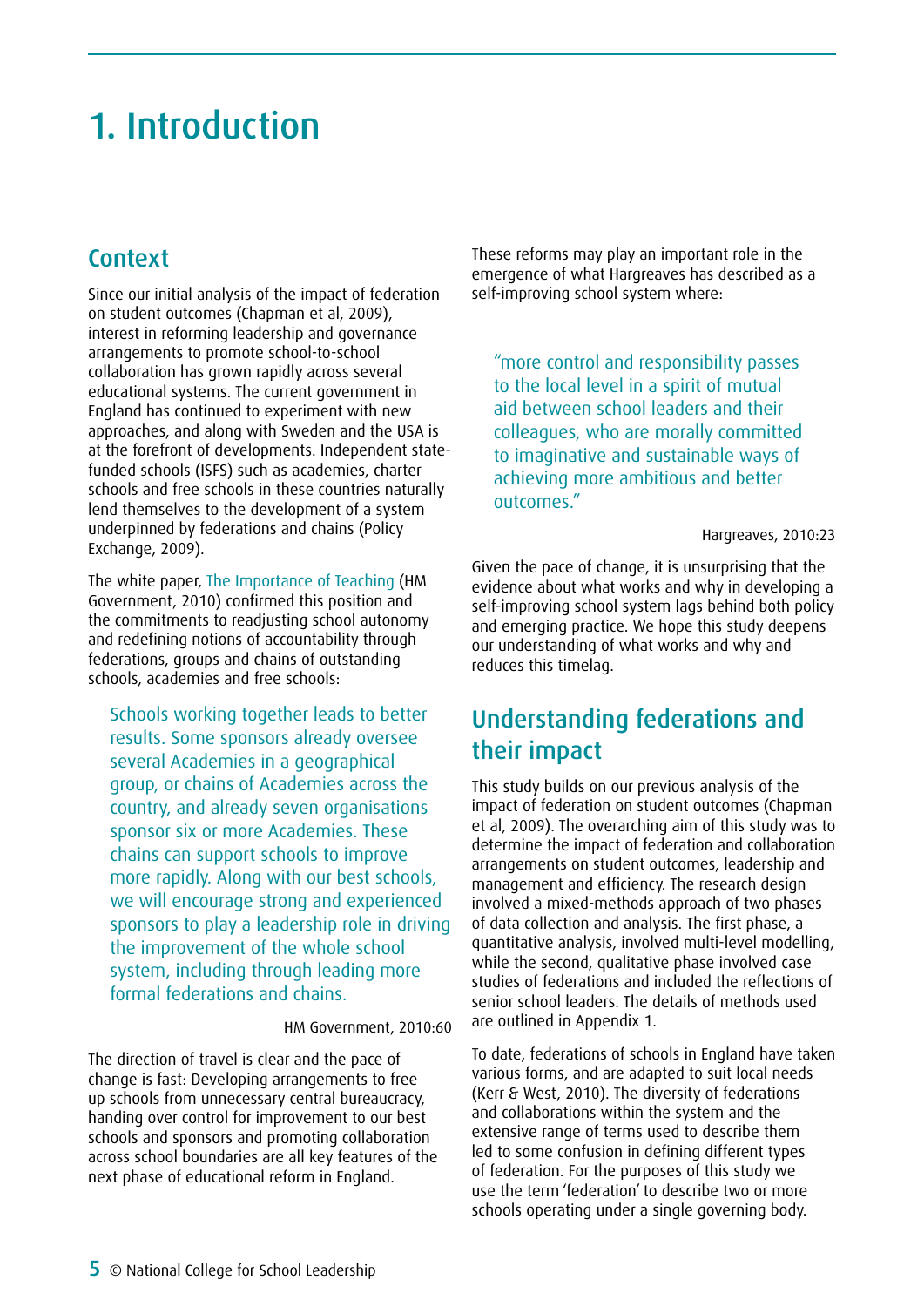In line with policy at the time, this arrangement was termed a 'hard federation' in Chapman et al (2009). We refer to two or more schools working together under collaborative governance structures and joint committees, but maintaining their own individual governing bodies as 'collaboratives'. In our previous report these arrangements were referred to as 'soft federations'.

Federations and collaboratives are formed through structural changes in leadership, management and governance arrangements, in many instances making use of the joint governance arrangements invoked in the Education Act 2002. Some have executive headteachers in place, acting as chief executive officer (CEO) for the federation or collaborative. These leaders usually oversee the work of the federation or collaborative, leaving the day-to-day management of each school or site to an operational lead. Others have headteachers at each school or site. Other research we have conducted for the National College highlights the diversity of these arrangements and emerging practice in the field (Chapman et al, 2008).

It is recognised that strong levels of trust and confidence must be developed in order for schools to make the formal and binding commitments that federation requires (Chapman et al, 2010). Collaboration at all levels is encouraged in the understanding that schools need to establish sound working relationships to ensure the long-term impact and success of the federation (Muijs et al, 2011). It is also acknowledged that the move towards structured and sustainable collaboration is a gradual process and therefore the process of becoming a federation often happens in phases (Lindsay et al, 2007). There are many examples across the system of collaboratives evolving into federations, some of which can be found in the case study schools in this study.

### Structure of the report

This report is in four sections. This first has provided the background context, linking this study to our initial analysis and outlining the policy context and direction of travel. The following section presents quantitative findings of the difference federation and collaboration make in terms of cohort results. Section 3 presents the findings in respect of school structures and processes. Section 4 draws out the conclusions.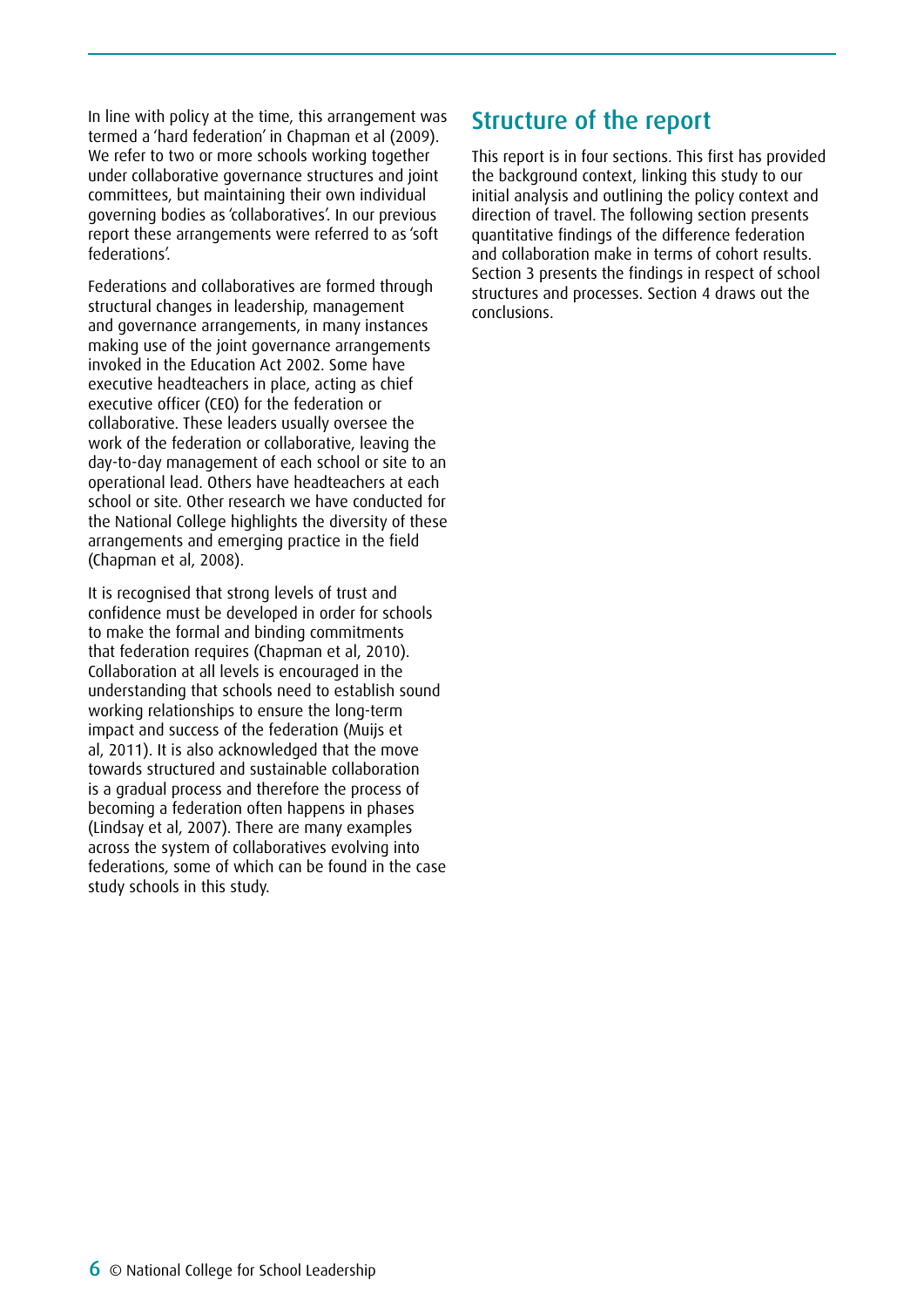# <span id="page-6-0"></span>2. Impact of federation: do federations and collaboratives make a difference?

# Introduction

The quantitative analysis is based on six questions:

- 1. Do schools in a federation or collaborative do better?
- 2. How much difference does being in a federation or collaborative make?
- 3. What types of federations and collaborations make a difference?
- 4. Is there any relationship with Ofsted grades for teaching and learning and leadership?
- 5. Are there any differences in impact on student outcomes between federations and collaboratives?
- 6. Are there any differences in impact between federations and collaboratives with executive leadership and those with traditional leadership structures?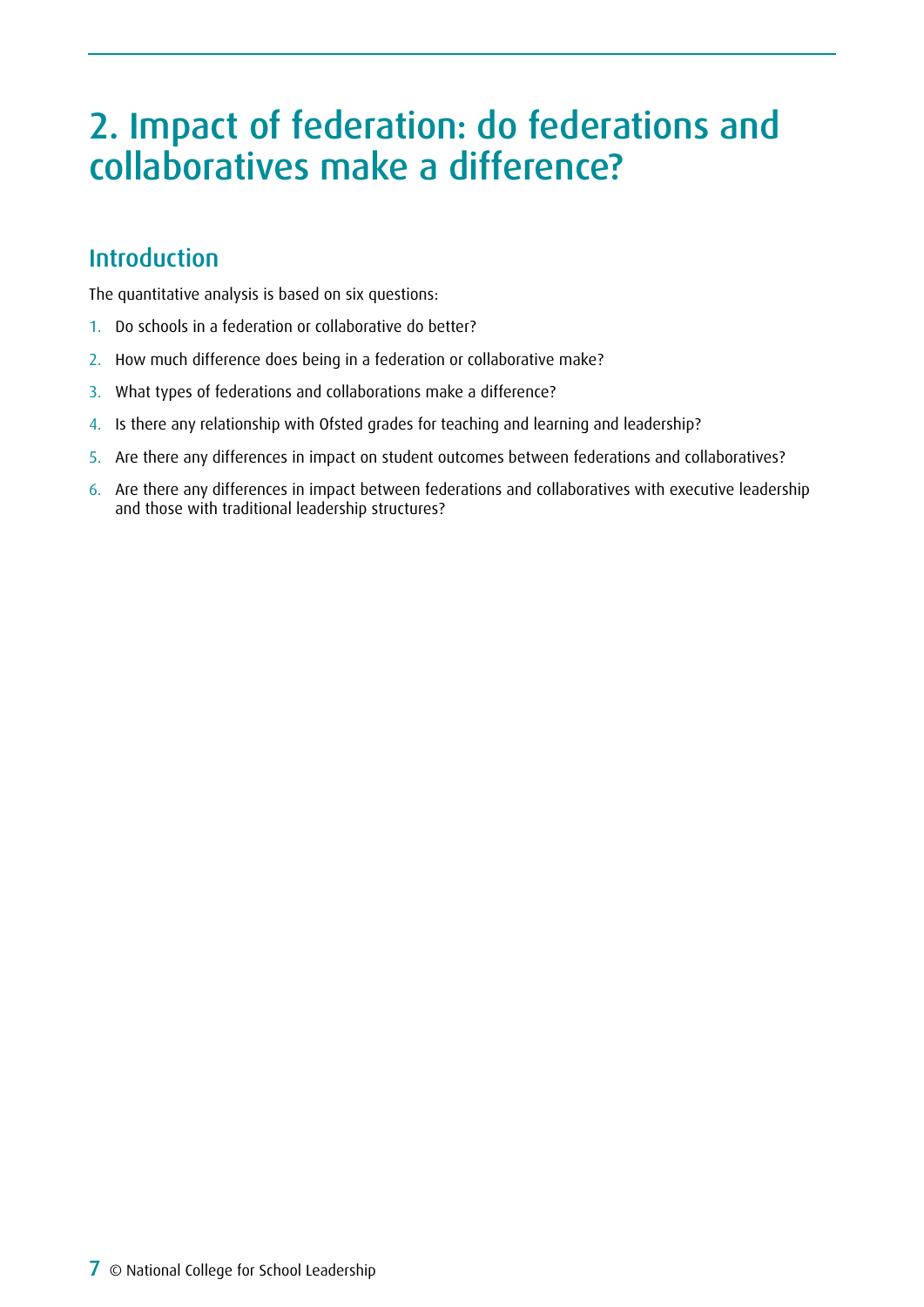# Secondary schools

### **1: Do schools in a federation or collaborative do better?**

We compared our federations/collaboratives to the matched sample (see Appendix 1) for every federation cohort from 2004 onwards. We put in the pupil background variables (see Appendix 1) in the first phase, and then added federation (ie, is the school in a federation or not) in the second phase. We started with a baseline model averaging the data over the three years prior to federation or collaboration, and then looked at the data for each subsequent year.

The full models, in Appendix 1, show that pupil background factors such as free school meal (FSM) eligibility, Income Deprivation Affecting Children Index (IDACI) score, special educational needs (SEN), and in some cases gender and ethnicity were all significant predictors of pupil achievement. In Table 1 we show that in some years, schools in federations outperformed those not in a federation. For each cohort<sup>1</sup>, an X indicates that in this examination year, students in federated schools outperformed their counterparts in nonfederated schools (ie, being in a federation/collaborative was significantly, positively related to GCSE grades)

| Cohort/Year | 2003      | 2004 | 2005      | 2006      | 2007 | 2008 | 2009         | 2010                      |
|-------------|-----------|------|-----------|-----------|------|------|--------------|---------------------------|
| 2004 cohort |           |      |           |           | χ    |      | Х            |                           |
| 2005 cohort | <b>NA</b> |      |           |           | X    | Χ    | $\mathsf{X}$ | $\boldsymbol{\mathsf{X}}$ |
| 2006 cohort | ΝA        | ΝA   |           |           |      |      | Χ            | Χ                         |
| 2007 cohort | <b>NA</b> | NA   | <b>NA</b> |           |      |      | Χ            | Χ                         |
| 2008 cohort | <b>NA</b> | ΝA   | <b>NA</b> | <b>NA</b> |      |      |              | χ                         |

**Table 1: In which years do pupils in federation/collaborative schools outperform pupils in non-federation/collaborative schools**

As we can see in Table 1, for the 2004 cohort, students in federation/collaborative schools outperformed students in non-federation/collaborative schools in 2007 and 2009. In the 2005 cohort, students in federation/collaborative schools outperformed students in non-federation/collaborative schools in 2007, 2008, 2009 and 2010. In the 2006 cohort, students in federation/collaborative schools outperformed students in non-federation/collaborative schools in 2009 and 2010. In the 2007 cohort, students in federation/collaborative schools outperformed students in non-federation/collaborative schools in 2009 and 2010. For the 2008 cohort, students outperformed their non-federation/collaborative counterparts in 2010.

What this suggests is that federation/collaborative schools start to outperform non-federation/collaborative schools after approximately two to four years.

<sup>1</sup> A cohort refers to the year in which a federation was formed, so the 2004 cohort consists of all federations first formed in 2004. and so on.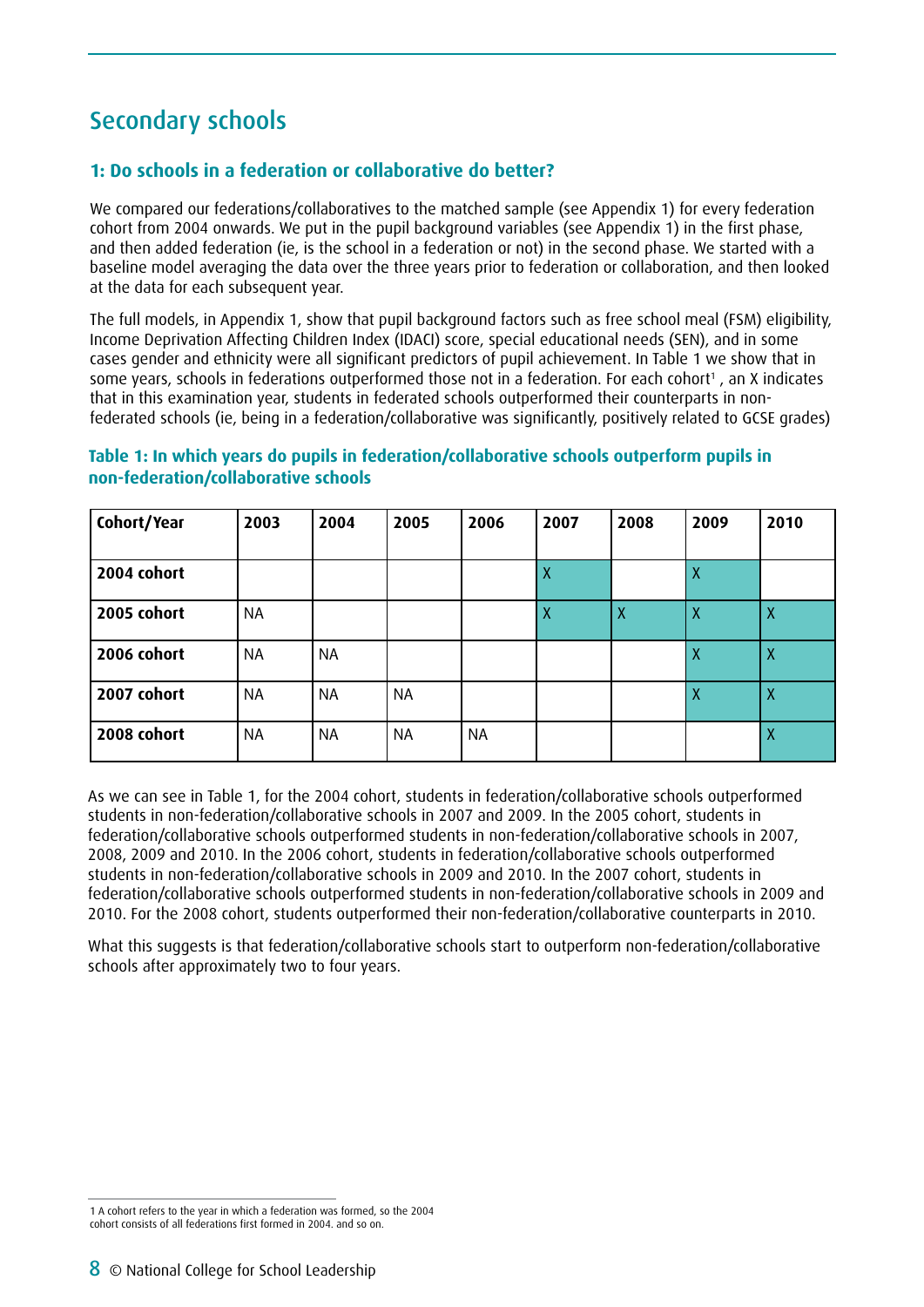### **2: How much difference does being in a federation or collaborative make?**

As well as needing to know whether students in federation/collaborative schools outperform pupils in matched non-federation/collaborative schools, we need to know how strong the effect is. As federation/ collaboration is a school-level rather than a pupil-level factor, it makes sense to look at explained variance at the school level. Overall in the sample, school-level variance ranged between 15 per cent and 26 per cent. This means that between 15 per cent and 26 per cent of the variance in student outcomes is attributable to the schools they go to rather than to their own ability and background.

When we look at the size of the federation/collaborative effect, we therefore need to take into account that this is only in relation to these between-school differences, and that the largest part of the differences in student performance are still down to individual student factors such as their ability and social background

In Table 2 we show the percentage of school-level variance explained by schools being in a federation, for those years where a significant difference was found.

| Cohort/Year | 2003      | 2004      | 2005      | 2006      | 2007 | 2008 | 2009 | 2010 |
|-------------|-----------|-----------|-----------|-----------|------|------|------|------|
|             |           |           |           |           |      |      |      |      |
| 2004 cohort |           |           |           |           | 12.5 |      | 20.8 |      |
| 2005 cohort | <b>NA</b> |           |           |           | 11.4 | 17.1 | 22.6 | 34.4 |
| 2006 cohort | <b>NA</b> | <b>NA</b> |           |           |      |      | 26.4 | 29.5 |
| 2007 cohort | <b>NA</b> | <b>NA</b> | <b>NA</b> |           |      |      | 30.9 | 35.7 |
| 2008 cohort | <b>NA</b> | <b>NA</b> | <b>NA</b> | <b>NA</b> |      |      |      | 27.5 |

#### **Table 2: Between-school variance explained by federation/collaboration**

As can be seen in Table 2, federation/collaboration explains between 11 per cent and 36 per cent of between-school variance in student outcomes. There is a general trend that explained variance increases over time. There are differences between cohorts, with explained variance greatest in the 2007 cohort.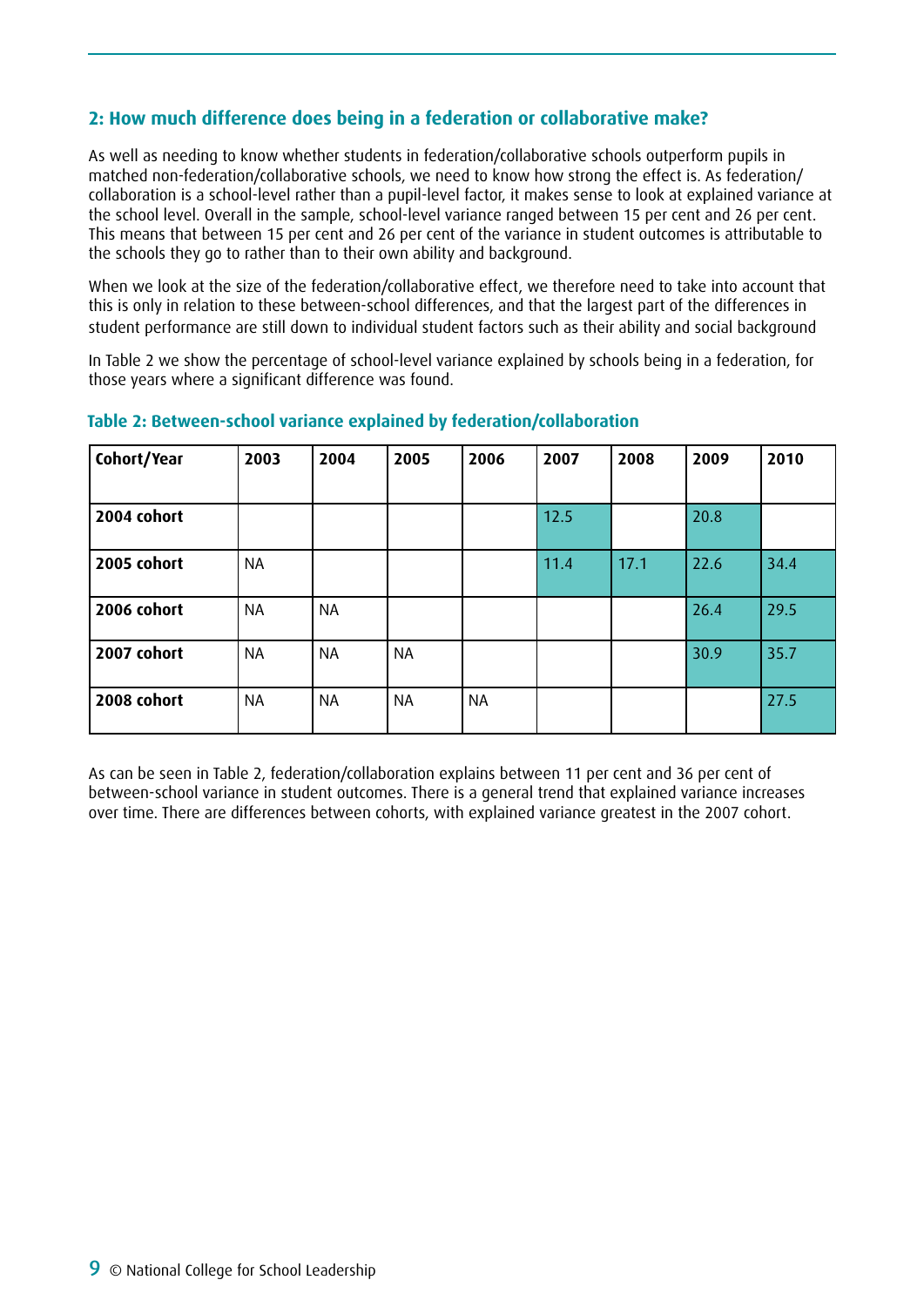### **3: What types of federations and collaborations make a difference?**

In our previous study (Chapman et al, 2009) we identified six types of federation/collaborative: size federations (where one or more small schools partner), performance federations (where a high-performing school partners one or more low-performing schools), faith federations (where schools from a similar faith background combine), cross-phase federations (primary and secondary, first and middle, middle and high, or first, middle and high schools forming a federation across school phases), mainstreaming federations (one or more mainstream schools partner a special school), and academy federations (academies with the same sponsor form a federation).

One question we looked at was whether or not the type of federation/collaborative was related to impact. In the secondary schools, this analysis was limited to a comparison of performance, academy and cross-phase federations. There were too few faith, mainstreaming and size federations to create a meaningful sample.

The results are shown in Tables 3-5, which again depict significant differences between students in federation and non-federation schools with an X

| Cohort/Year | 2003      | 2004      | 2005      | 2006      | 2007 | 2008 | 2009             | 2010             |
|-------------|-----------|-----------|-----------|-----------|------|------|------------------|------------------|
| 2005 cohort | <b>NA</b> |           |           |           |      |      |                  | Х                |
| 2006 cohort | <b>NA</b> | <b>NA</b> |           |           |      | Χ    | $\boldsymbol{X}$ | X                |
| 2007 cohort | <b>NA</b> | NA        | <b>NA</b> |           |      |      |                  | $\boldsymbol{X}$ |
| 2008 cohort | <b>NA</b> | ΝA        | ΝA        | <b>NA</b> |      |      |                  | Χ                |

### **Table 3: In which years do pupils in academy federation schools outperform pupils in non-federation schools?**

**Table 4: In which years do pupils in performance federations outperform pupils in non-federation schools?**

| Cohort/Year | 2003      | 2004      | 2005      | 2006      | 2007             | 2008             | 2009         | 2010 |
|-------------|-----------|-----------|-----------|-----------|------------------|------------------|--------------|------|
|             |           |           |           |           |                  |                  |              |      |
| 2005 cohort | <b>NA</b> |           |           |           | $\boldsymbol{X}$ | $\boldsymbol{X}$ | $\mathsf{X}$ | Χ    |
| 2006 cohort | <b>NA</b> | <b>NA</b> |           |           |                  | Χ                | X            | Χ    |
| 2007 cohort | <b>NA</b> | <b>NA</b> | <b>NA</b> |           |                  |                  | $\mathsf{X}$ | Χ    |
| 2008 cohort | <b>NA</b> | <b>NA</b> | <b>NA</b> | <b>NA</b> |                  |                  |              | Χ    |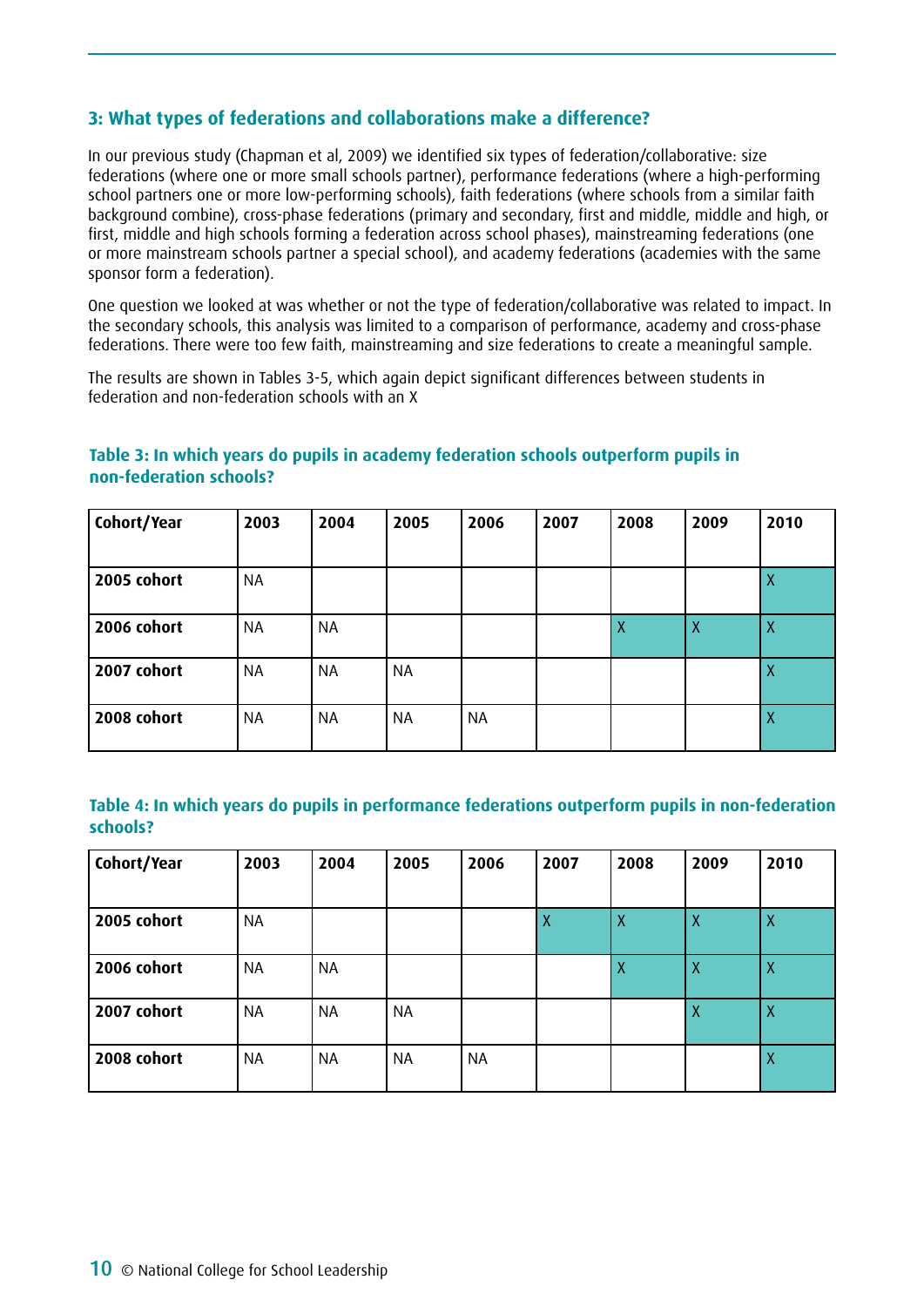### **Table 5: In which years do pupils in cross-phase federation schools outperform pupils in nonfederation schools?**

| Cohort/Year | 2003      | 2004      | 2005      | 2006      | 2007 | 2008 | 2009 | 2010 |
|-------------|-----------|-----------|-----------|-----------|------|------|------|------|
|             |           |           |           |           |      |      |      |      |
| 2005 cohort | <b>NA</b> |           |           |           |      |      |      |      |
| 2006 cohort | <b>NA</b> | <b>NA</b> |           |           |      |      |      |      |
| 2007 cohort | <b>NA</b> | <b>NA</b> | <b>NA</b> |           |      |      |      |      |
| 2008 cohort | <b>NA</b> | <b>NA</b> | <b>NA</b> | <b>NA</b> |      |      |      |      |

These tables show clear differences between federation types. Students in cross-phase federations do not out-perform those in non-federation schools. The picture is different for both academy and performance federations.

In academy federations, for the 2005 cohort, students outperform students in matched non-federation schools in 2010. For the 2006 cohort this is the case in 2008, 2009 and 2010. In both the 2007 and 2008 cohorts, students in academy federations did better than those in matched non-federation schools in 2010.

For performance federations, more differences were found. Students in the 2005 cohort performance federations did better than students in comparison schools in 2007, 2008, 2009 and 2010. Students in the 2006 cohort performance federations did better in 2008, 2009 and 2010, those in the 2007 cohort in 2009 and 2010, and those in the 2008 cohort in 2010.

For academy and performance federations, the between-school variance explained by being in a federation is presented in Tables 6 and 7.

| Cohort/Year | 2003      | 2004      | 2005      | 2006      | 2007 | 2008 | 2009 | 2010 |
|-------------|-----------|-----------|-----------|-----------|------|------|------|------|
|             |           |           |           |           |      |      |      |      |
| 2005 cohort | <b>NA</b> |           |           |           |      |      |      | 22.3 |
| 2006 cohort | <b>NA</b> | <b>NA</b> |           |           |      | 6.6  | 16.9 | 20.0 |
| 2007 cohort | <b>NA</b> | <b>NA</b> | <b>NA</b> |           |      |      |      | 24.6 |
| 2008 cohort | <b>NA</b> | <b>NA</b> | NA        | <b>NA</b> |      |      |      | 18.6 |

### **Table 6: Academy federations: between-school variance explained by federation**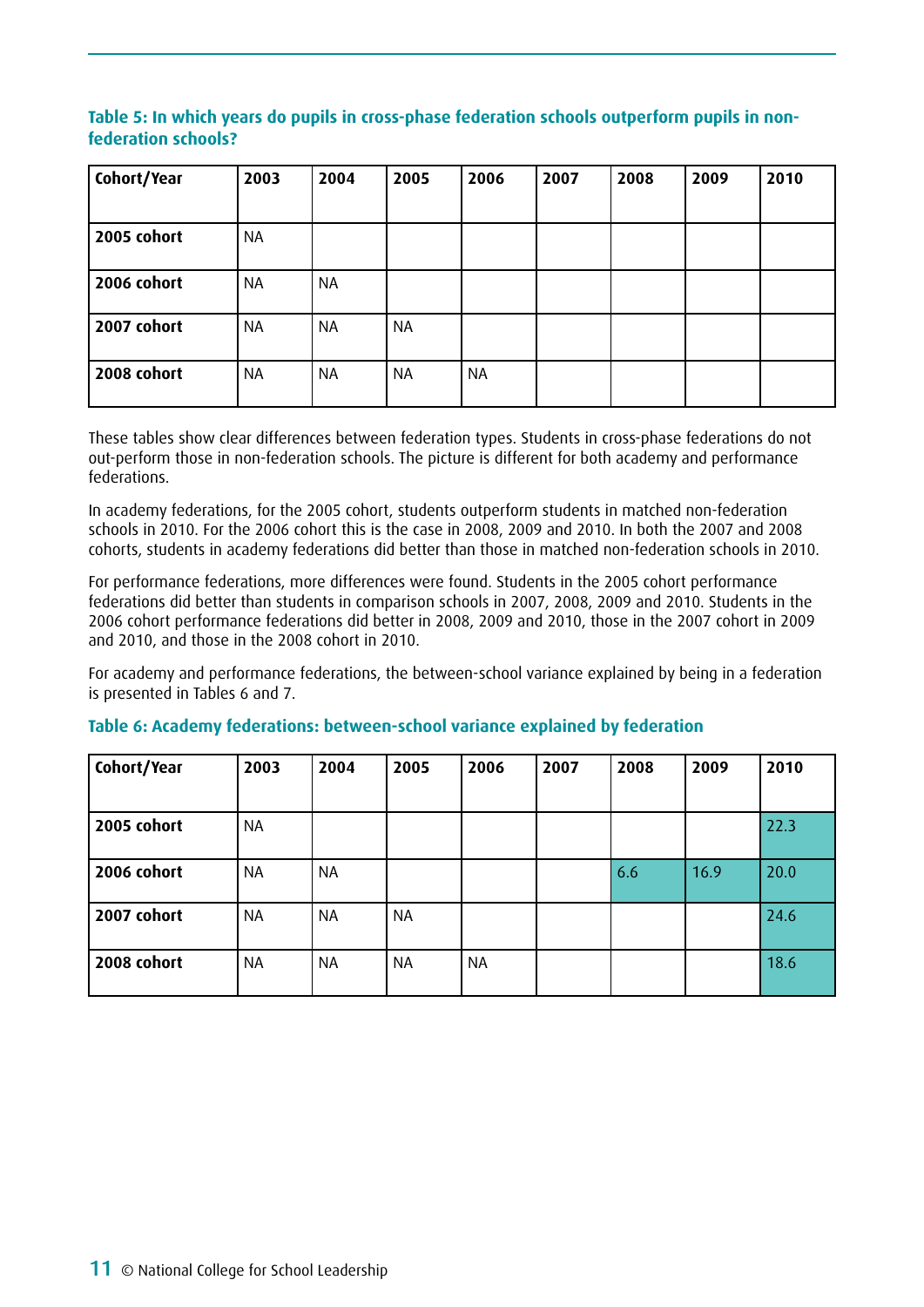| Cohort/Year | 2003      | 2004      | 2005      | 2006 | 2007 | 2008 | 2009 | 2010 |
|-------------|-----------|-----------|-----------|------|------|------|------|------|
| 2005 cohort | <b>NA</b> |           |           |      | 15.8 | 22.5 | 25.9 | 38.6 |
| 2006 cohort | <b>NA</b> | NA        |           |      |      | 22.4 | 30.8 | 35.2 |
| 2007 cohort | <b>NA</b> | <b>NA</b> | <b>NA</b> |      |      |      | 34.1 | 39.3 |
| 2008 cohort | NA        | <b>NA</b> | <b>NA</b> | NA   |      |      |      | 31.7 |

#### **Table 7: Performance federations: between-school variance explained by federation**

In academy federations, being in a federation explains between 6.6 per cent and 24.6 per cent of betweenschool variance. Percentages are far higher in performance federations, with up to 39 per cent of betweenschool variance explained.

Overall, the evidence suggests that the bulk of the federation effect on student attainment at GCSE occurs in performance federations, where high-performing schools partner weaker schools. Performance federations make up 56.8 per cent of our overall sample, indicating this is the most common type of federation. There is some evidence of impact in academy federations, but no evidence of impact in other federation types.

### **4: Is there any relationship with Ofsted grades for teaching and learning, and leadership?**

An analysis of the relationship between Ofsted grades and being in a federation/collaborative explored whether federation schools scored higher on grades awarded for teaching and learning, and leadership and management. This was found not to be the case, though the analysis is made complicated by the different years in which schools were inspected.

### **5: Are there any differences in impact on student outcomes between federations and collaboratives?**

In a further set of analyses, we looked at the question of whether there is a difference between federations and collaboratives. To study this question we separately analysed federations and collaboratives against their comparator schools. Secondary results are presented in Tables 8 and 9.

| Cohort/Year | 2003      | 2004      | 2005      | 2006      | 2007         | 2008         | 2009           | 2010         |
|-------------|-----------|-----------|-----------|-----------|--------------|--------------|----------------|--------------|
|             |           |           |           |           |              |              |                |              |
| 2004 cohort |           |           |           |           | X            |              | $\overline{X}$ |              |
| 2005 cohort | <b>NA</b> |           |           |           | $\mathsf{X}$ | $\mathsf{X}$ | $\mathsf{X}$   | $\mathsf{X}$ |
| 2006 cohort | <b>NA</b> | <b>NA</b> |           |           |              | X            | $\overline{X}$ | Χ            |
| 2007 cohort | <b>NA</b> | <b>NA</b> | <b>NA</b> |           |              |              | X              | X            |
| 2008 cohort | <b>NA</b> | <b>NA</b> | <b>NA</b> | <b>NA</b> |              |              | $\overline{X}$ | X            |

#### **Table 8: Secondary federations**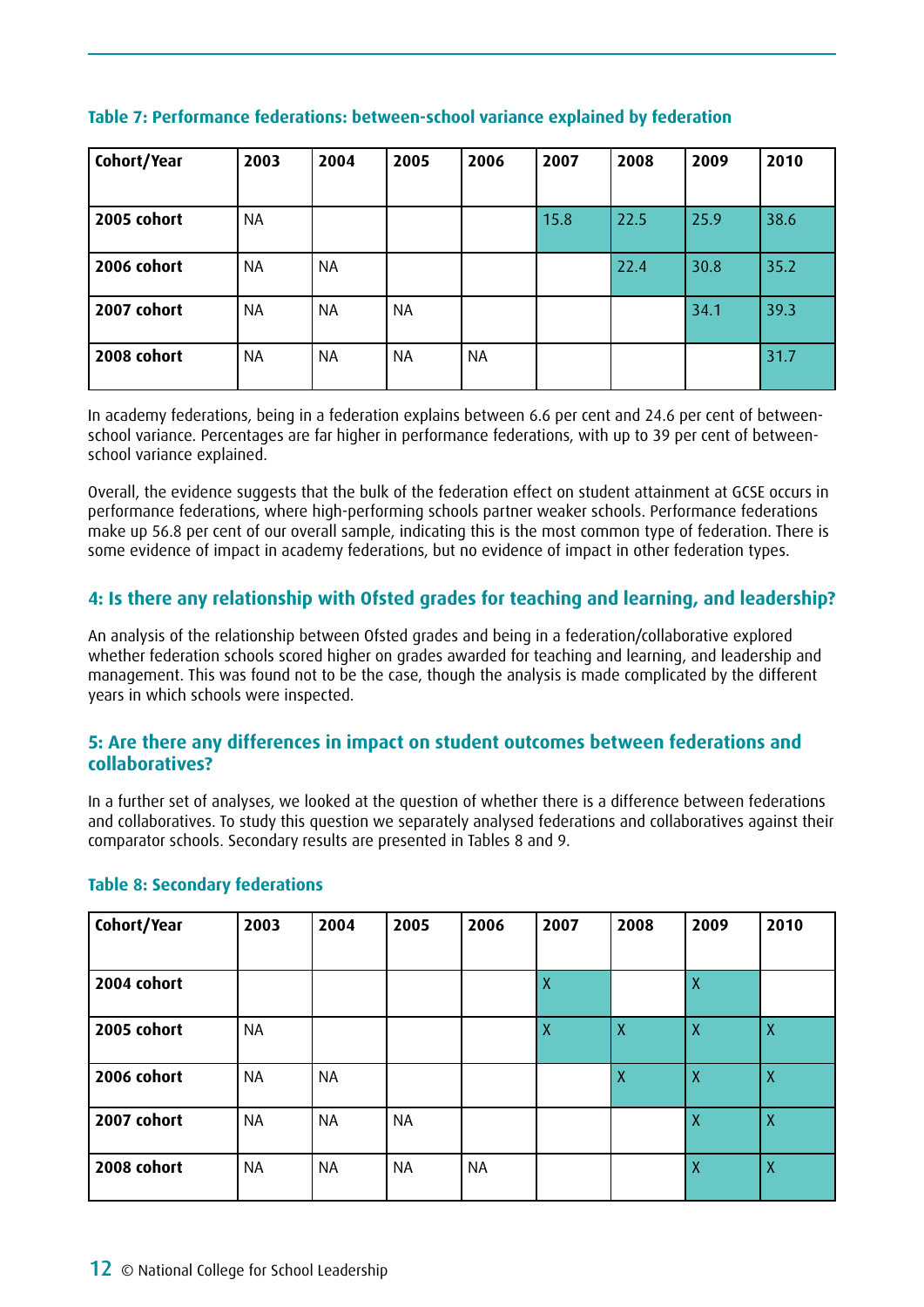#### **Table 9: Secondary collaborations**

| Cohort/Year | 2003      | 2004      | 2005      | 2006      | 2007 | 2008 | 2009 | 2010             |
|-------------|-----------|-----------|-----------|-----------|------|------|------|------------------|
|             |           |           |           |           |      |      |      |                  |
| 2004 cohort |           |           |           |           |      |      |      |                  |
| 2005 cohort | <b>NA</b> |           |           |           | X    |      |      |                  |
| 2006 cohort | <b>NA</b> | <b>NA</b> |           |           |      |      |      | X                |
| 2007 cohort | <b>NA</b> | <b>NA</b> | <b>NA</b> |           |      |      | X    | $\boldsymbol{X}$ |
| 2008 cohort | <b>NA</b> | <b>NA</b> | <b>NA</b> | <b>NA</b> |      |      |      |                  |

As we can see in Tables 8 and 9, the impact of federation is greater than that of collaboration. While federation effects can be seen in each year, for collaboration this was only the case for the 2005, 2006 and 2007 cohorts, and then only in certain years. The pattern for federations is far clearer

In Tables 10 and 11, we look at the effect sizes, calculated as the percentage variance explained by being in a federation or collaborative as opposed to a comparator school, for those years in which significant differences were found. These tables again show greater explained variance for federations than for collaboratives in all the years for which both were significant.

| Cohort/Year | 2003      | 2004      | 2005      | 2006      | 2007 | 2008 | 2009 | 2010 |
|-------------|-----------|-----------|-----------|-----------|------|------|------|------|
|             |           |           |           |           |      |      |      |      |
| 2004 cohort |           |           |           |           | 13.6 |      | 23.8 |      |
|             |           |           |           |           |      |      |      |      |
| 2005 cohort | <b>NA</b> |           |           |           | 13.1 | 17.9 | 25.2 | 36.5 |
| 2006 cohort | <b>NA</b> | <b>NA</b> |           |           |      | 20.2 | 31.6 | 34.9 |
|             |           |           |           |           |      |      |      |      |
| 2007 cohort | <b>NA</b> | <b>NA</b> | <b>NA</b> |           |      |      | 33.7 | 39.2 |
|             |           |           |           |           |      |      |      |      |
| 2008 cohort | <b>NA</b> | <b>NA</b> | <b>NA</b> | <b>NA</b> |      |      | 19.1 | 31.4 |
|             |           |           |           |           |      |      |      |      |

#### **Table 10: Between-school variance explained by federation**

#### **Table 11: Between-school variance explained by collaboration**

| Cohort/Year | 2003      | 2004      | 2005      | 2006      | 2007 | 2008 | 2009 | 2010 |
|-------------|-----------|-----------|-----------|-----------|------|------|------|------|
|             |           |           |           |           |      |      |      |      |
| 2004 cohort |           |           |           |           |      |      |      |      |
| 2005 cohort | <b>NA</b> |           |           |           | 10.3 |      | 19.4 |      |
| 2006 cohort | <b>NA</b> | NA        |           |           |      |      |      | 24.6 |
| 2007 cohort | <b>NA</b> | NA        | <b>NA</b> |           |      |      | 28.1 | 27.4 |
| 2008 cohort | <b>NA</b> | <b>NA</b> | <b>NA</b> | <b>NA</b> |      |      |      |      |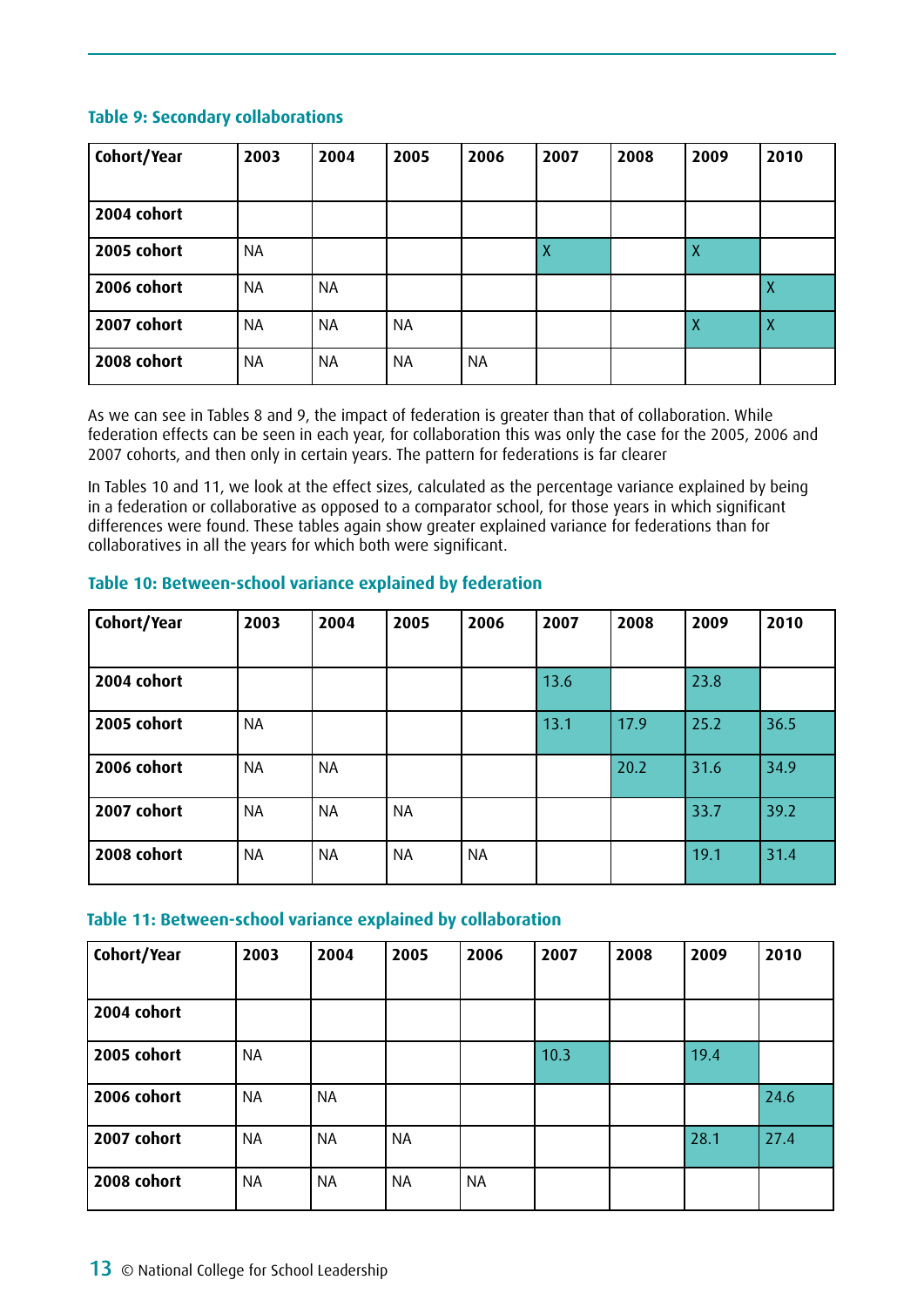### **6: Are there any differences in impact between federations and collaboratives with executive leadership and those with traditional leadership structures?**

A similar strategy was undertaken to look at differences between federation schools with and without an executive head. To study this question we separately analysed both types against their comparator schools. Results for secondary schools are presented in Tables 12 and 13.

# **Cohort/Year 2003 2004 2005 2006 2007 2008 2009 2010 2004 cohort**  $\begin{vmatrix} 1 & 1 & 1 \\ 1 & 1 & 1 \end{vmatrix}$   $\begin{vmatrix} 1 & 1 & 1 \\ 1 & 1 & 1 \end{vmatrix}$   $\begin{vmatrix} 1 & 1 & 1 \\ 1 & 1 & 1 \end{vmatrix}$   $\begin{vmatrix} 1 & 1 & 1 \\ 1 & 1 & 1 \end{vmatrix}$   $\begin{vmatrix} 1 & 1 & 1 \\ 1 & 1 & 1 \end{vmatrix}$   $\begin{vmatrix} 1 & 1 & 1 \\ 1 & 1 & 1 \end{vmatrix}$   $\begin{vmatrix} 1 & 1 & 1 \\$ **2005 cohort** NA X X **2006 cohort** INA INA I I IX IX X 2007 cohort | NA | NA | NA | X | X **2008 cohort** NA NA NA NA NA X X

### **Table 12: Federation schools with an executive head**

#### **Table 13: Federation schools without an executive head**

| Cohort/Year | 2003      | 2004      | 2005      | 2006      | 2007 | 2008 | 2009             | 2010             |
|-------------|-----------|-----------|-----------|-----------|------|------|------------------|------------------|
|             |           |           |           |           |      |      |                  |                  |
| 2004 cohort |           |           |           |           |      |      |                  |                  |
|             |           |           |           |           |      |      |                  |                  |
| 2005 cohort | <b>NA</b> |           |           |           |      |      | X                |                  |
|             |           |           |           |           |      |      |                  |                  |
| 2006 cohort | <b>NA</b> | <b>NA</b> |           |           |      |      |                  | Χ                |
| 2007 cohort | <b>NA</b> | <b>NA</b> | <b>NA</b> |           |      |      | $\boldsymbol{X}$ | $\boldsymbol{X}$ |
|             |           |           |           |           |      |      |                  |                  |
| 2008 cohort | <b>NA</b> | <b>NA</b> | <b>NA</b> | <b>NA</b> |      |      |                  | $\boldsymbol{X}$ |
|             |           |           |           |           |      |      |                  |                  |

As we can see in Tables 12 and 13, the impact of federation is greater in schools with an executive head. Differences are most pronounced for the 2004 and 2006 cohorts.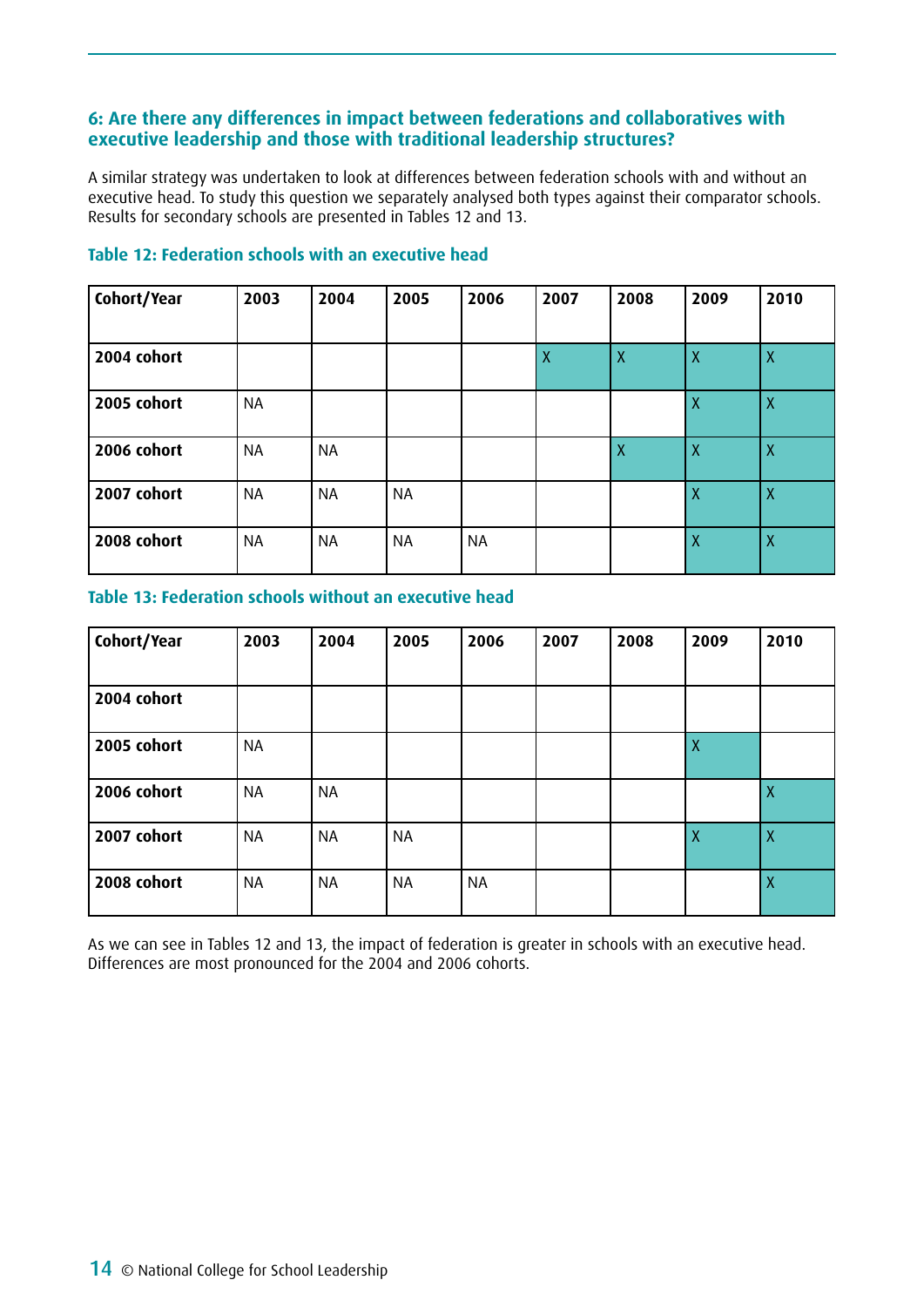In Tables 14 and 15, we see the effect sizes, calculated as the percentage variance explained by being in a federation with an executive head or without as opposed to a comparator school, for those years in which significant differences were found. Tables 14 and 15 again show greater explained variance for federations than for collaborations in all the years for which both were significant.

| Cohort/Year | 2003      | 2004      | 2005      | 2006      | 2007 | 2008 | 2009 | 2010 |
|-------------|-----------|-----------|-----------|-----------|------|------|------|------|
|             |           |           |           |           |      |      |      |      |
| 2004 cohort |           |           |           |           | 14.5 | 9.7  | 23.9 | 8.8  |
| 2005 cohort | <b>NA</b> |           |           |           |      |      | 23.0 | 33.1 |
| 2006 cohort | <b>NA</b> | <b>NA</b> |           |           |      | 19.5 | 28.3 | 30.7 |
| 2007 cohort | <b>NA</b> | <b>NA</b> | <b>NA</b> |           |      |      | 31.5 | 34.9 |
| 2008 cohort | <b>NA</b> | <b>NA</b> | <b>NA</b> | <b>NA</b> |      |      | 18.5 | 28.7 |

#### **Table 14: Between-school variance explained by federation with an executive head**

#### **Table 15: Between-school variance explained by federation without an executive head**

| Cohort/Year | 2003      | 2004      | 2005      | 2006      | 2007 | 2008 | 2009 | 2010 |
|-------------|-----------|-----------|-----------|-----------|------|------|------|------|
|             |           |           |           |           |      |      |      |      |
| 2004 cohort |           |           |           |           |      |      |      |      |
| 2005 cohort | <b>NA</b> |           |           |           |      |      | 18.6 |      |
| 2006 cohort | <b>NA</b> | <b>NA</b> |           |           |      |      |      | 23.6 |
| 2007 cohort | <b>NA</b> | <b>NA</b> | <b>NA</b> |           |      |      | 29.0 | 30.2 |
| 2008 cohort | <b>NA</b> | <b>NA</b> | <b>NA</b> | <b>NA</b> |      |      |      | 22.1 |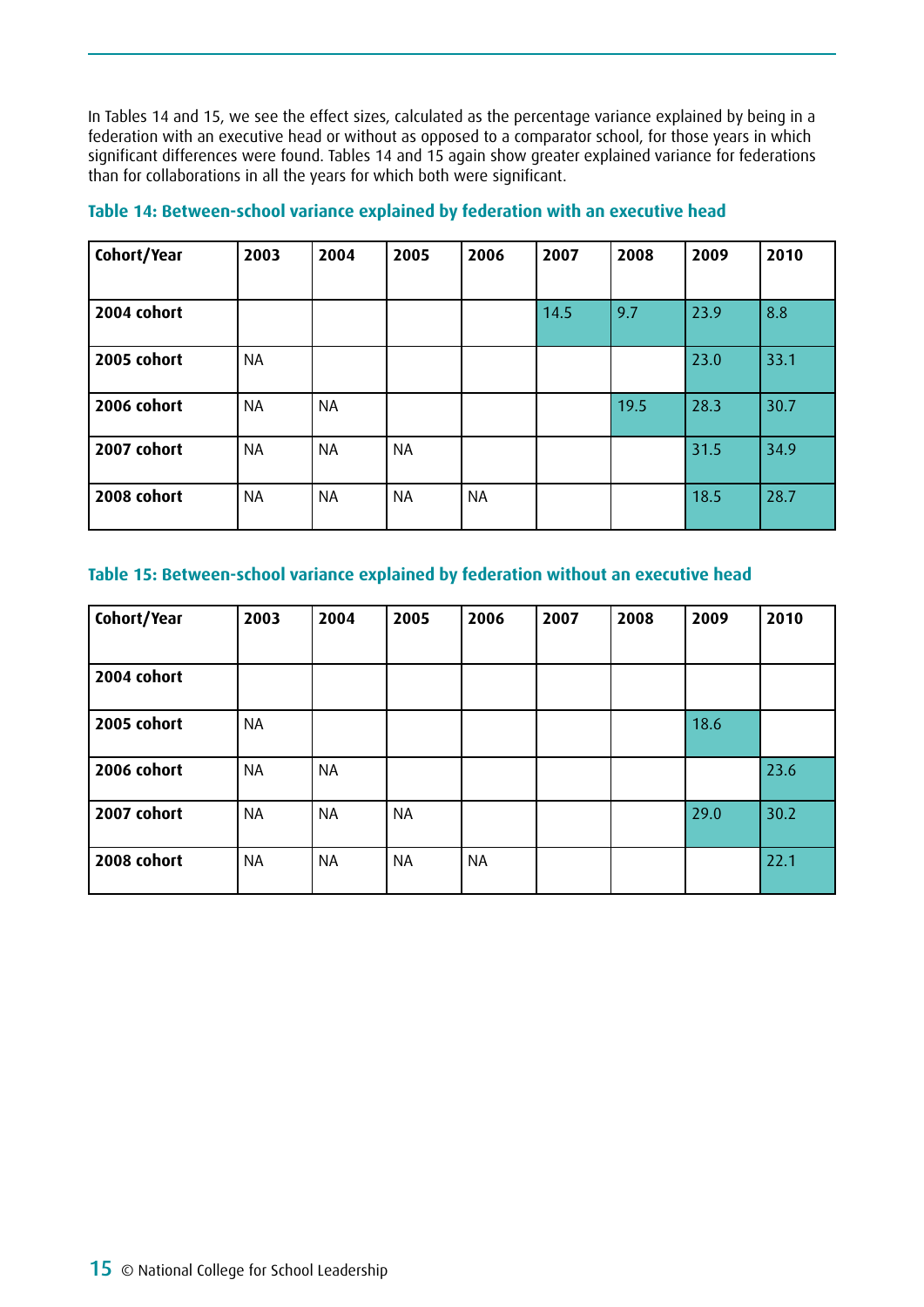# Primary schools

### **1: Do schools in a federation or collaborative do better?**

As in the sample of secondary schools, we compared our federation/collaborative sample to the matched sample (see Appendix 1) for every federation/collaborative cohort from 2005 onwards for primary schools, as there were too few federations in the primary 2004 cohort for analysis. We put in the pupil background variables (see Appendix 1) in the first phase, and then added federation/collaborative (ie, whether the school is in a federation/collaborative or not) in the second phase. We started with a baseline model averaging the data over the three years prior to federation/collaboration, and then looked at the data for each subsequent year.

The full models (Appendix 1) show that pupil background factors such as FSM eligibility, IDACI score, SEN, and in some cases gender and ethnicity were all significant predictors of pupil achievement. In Table 16 we show that in some years, schools in federations/collaboratives outperformed those not in a federation or collaborative. For each cohort<sup>2</sup>, an X indicates that in this year pupils in federation/collaborative schools outperformed their counterparts in non-federation schools at Key Stage 2 (KS2).

### **Table 16: In which years do pupils in federation/collaborative schools outperform pupils in nonfederation schools?**

| Cohort/Year | 2003      | 2004      | 2005      | 2006      | 2007 | 2008 | 2009             | 2010             |
|-------------|-----------|-----------|-----------|-----------|------|------|------------------|------------------|
|             |           |           |           |           |      |      |                  |                  |
| 2005 cohort | <b>NA</b> |           |           |           |      |      | X                | X                |
| 2006 cohort | <b>NA</b> | <b>NA</b> |           |           |      | Χ    | Χ                | $\boldsymbol{X}$ |
| 2007 cohort | <b>NA</b> | <b>NA</b> | <b>NA</b> |           |      |      | $\boldsymbol{X}$ | $\boldsymbol{X}$ |
| 2008 cohort | <b>NA</b> | ΝA        | <b>NA</b> | <b>NA</b> |      |      |                  | $\boldsymbol{X}$ |

As we can see in Table 16, for the 2005 cohort, students in federation/collaborative schools outperformed students in non-federation schools in 2009 and 2010. In the 2006 cohort, students in federation schools outperformed students in non-federation/collaborative schools in 2008, 2009 and 2010. In the 2007 cohort, students in federation/collaborative schools outperformed students in non-federation/collaborative schools in 2009 and 2010. 2008 cohort students outperformed their non-federation/collaborative counterparts in 2010.

This suggests federation/collaboratives start to outperform non-federation schools after approximately two to four years.

<sup>2</sup> As in the analysis of secondary schools, a cohort refers to the year in which a federation was formed, so the 2005 cohort consists of federations first formed in 2005, and so on.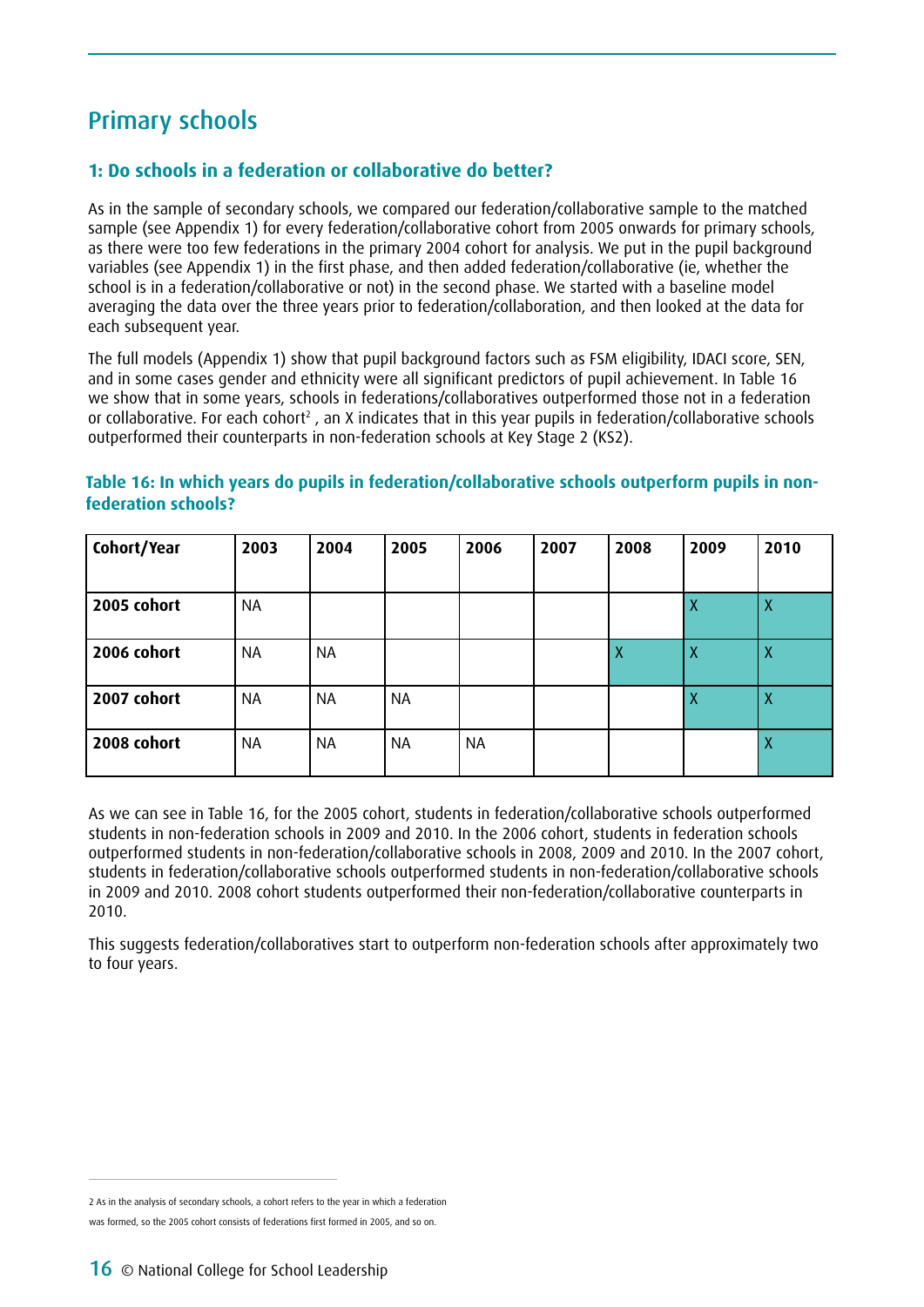### **2: How much difference does being in a federation or collaborative make?**

As with the secondary schools, we looked at the strength of the federation/collaborative effect by looking at explained variance at school level. Overall in the sample, school-level variance ranged between 15 per cent and 26 per cent. This means that between 15 per cent and 26 per cent of the variance in pupil outcomes is attributable to the schools that pupils attend rather than to their own ability and background. When we look at the size of the federation effect, we therefore need to take into account that this is only in relation to these between-school differences, and that the largest part of the differences in pupil performance are still down to individual factors such as their ability and social background.

In Table 17 we show the percentage of school-level variance explained by schools being in a federation/ collaborative, for those years where a significant difference was found.

| Cohort/Year | 2003      | 2004      | 2005      | 2006      | 2007 | 2008 | 2009 | 2010 |
|-------------|-----------|-----------|-----------|-----------|------|------|------|------|
| 2005 cohort | <b>NA</b> |           |           |           |      |      | 21.6 | 23.8 |
| 2006 cohort | <b>NA</b> | <b>NA</b> |           |           |      | 11.1 | 16.7 | 27.6 |
| 2007 cohort | <b>NA</b> | <b>NA</b> | <b>NA</b> |           |      |      | 23.5 | 26.2 |
| 2008 cohort | <b>NA</b> | <b>NA</b> | <b>NA</b> | <b>NA</b> |      |      |      | 22.4 |

#### **Table 17: Between-school variance explained by federation/collaborative**

As can be seen in Table 17, federation/collaboration explains between roughly 11 per cent and 28 per cent of between-school variance in pupil outcomes, which is lower than in the secondary schools. There is a general trend that explained variance increases over time, though again this trend is less pronounced than in the secondary schools.

Overall, then, the relationship between federation/collaborative and pupil attainment is less significant in primary than in secondary schools.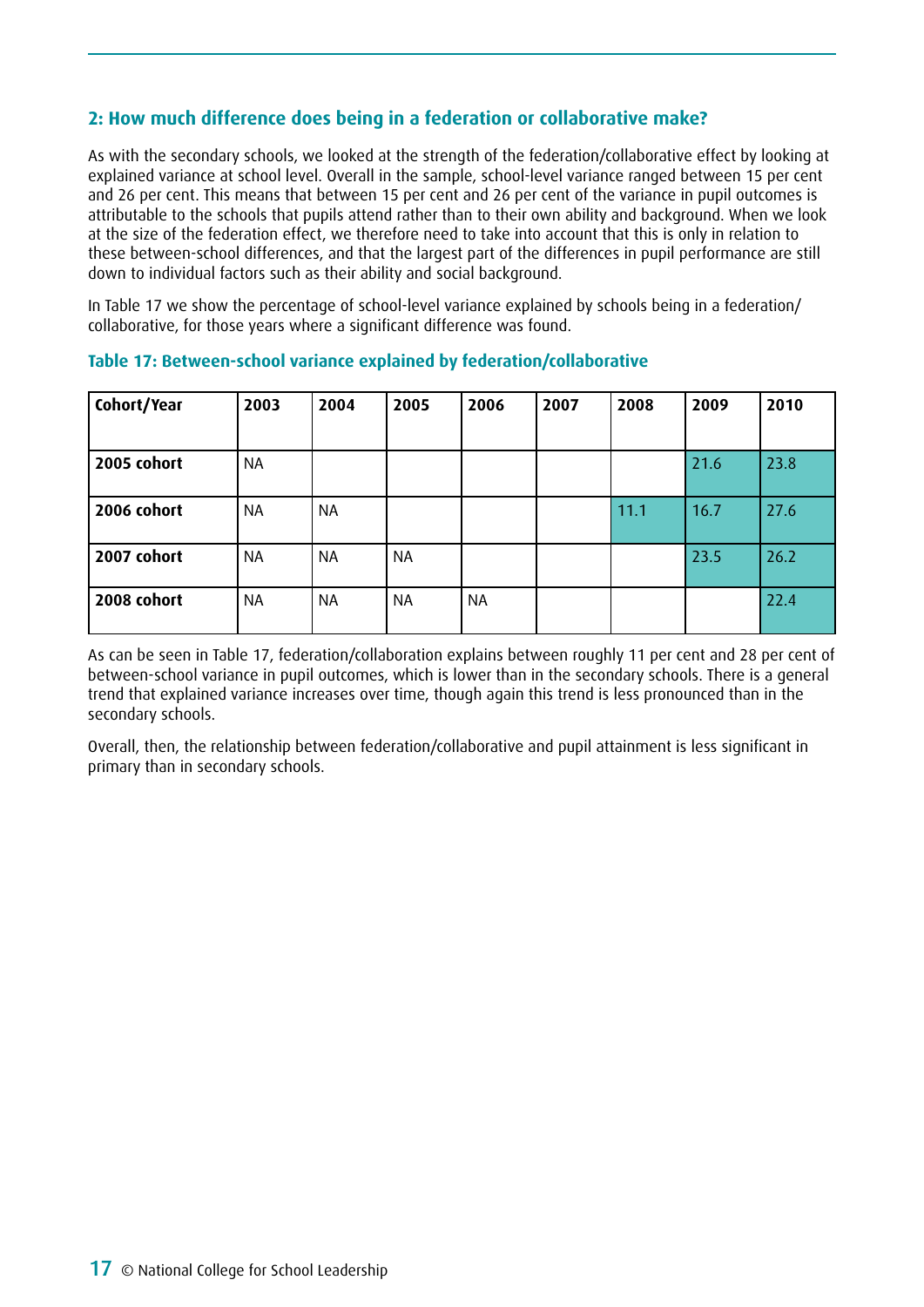### **3: What types of federations and collaborations make a difference?**

In our previous study we identified six types of federations/collaboratives: size federations (where one or more small schools partner), performance federations (where a high-performing school partners one or more low-performing schools), faith federations (where schools from a similar faith background combine), cross-phase federations (primary and secondary, first and middle, middle and high, or first, middle and high schools form a federation across school phases), mainstreaming federations (one or more mainstream schools partner a special school), and academy federations (academies with the same sponsor form a federation).

One question we looked at was whether or not the type of federation was related to impact. In the primary schools there were too few mainstreaming federations to analyse these. The results for the remainder (Tables 18-21) therefore cover faith, performance, cross-phase and size federations, which again depict significant differences between pupils in federation and non-federation schools with an X.

#### **Table 18: In which years do pupils in faith federation schools outperform pupils in non-federation schools?**

| Cohort/Year | 2003      | 2004      | 2005      | 2006      | 2007 | 2008 | 2009 | 2010 |
|-------------|-----------|-----------|-----------|-----------|------|------|------|------|
| 2005 cohort | <b>NA</b> |           |           |           |      |      |      | X    |
| 2006 cohort | <b>NA</b> | NA        |           |           |      | Х    |      | X    |
| 2007 cohort | <b>NA</b> | NA        | <b>NA</b> |           |      |      |      | Χ    |
| 2008 cohort | <b>NA</b> | <b>NA</b> | <b>NA</b> | <b>NA</b> |      |      |      | Χ    |

#### **Table 19: In which years do pupils in performance federation schools outperform pupils in nonfederation schools**

| Cohort/Year | 2003      | 2004      | 2005      | 2006      | 2007 | 2008 | 2009 | 2010             |
|-------------|-----------|-----------|-----------|-----------|------|------|------|------------------|
| 2005 cohort | <b>NA</b> |           |           |           |      | Χ    | X    | X                |
| 2006 cohort | <b>NA</b> | <b>NA</b> |           |           |      | Χ    | X    | $\boldsymbol{X}$ |
| 2007 cohort | <b>NA</b> | <b>NA</b> | <b>NA</b> |           |      |      | X    | $\boldsymbol{X}$ |
| 2008 cohort | <b>NA</b> | NA        | <b>NA</b> | <b>NA</b> |      |      |      | X                |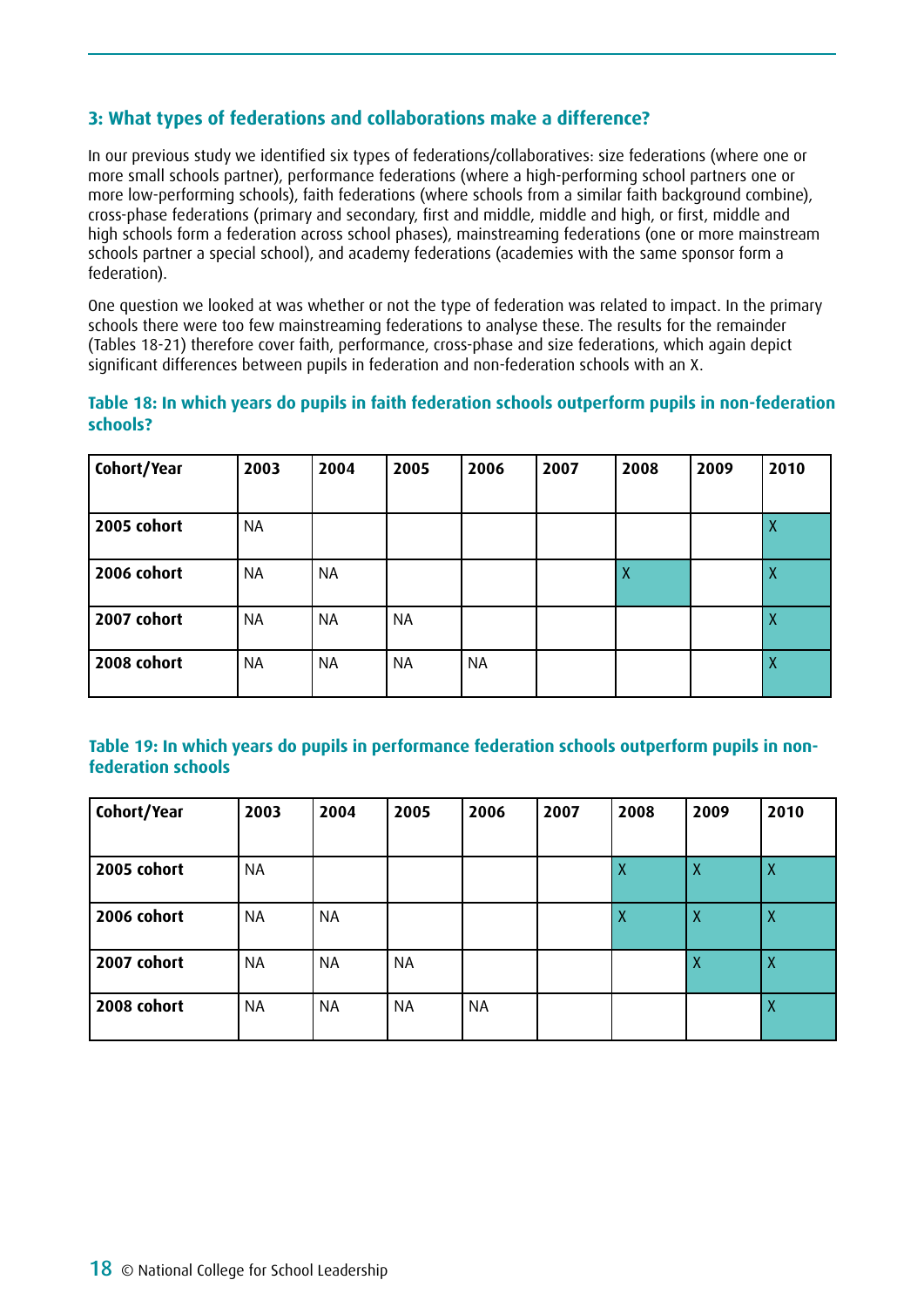### **Table 20: In which years do pupils in cross-phase federation schools outperform pupils in nonfederation schools?**

| Cohort/Year | 2003      | 2004      | 2005      | 2006      | 2007 | 2008 | 2009 | 2010 |
|-------------|-----------|-----------|-----------|-----------|------|------|------|------|
| 2004 cohort |           |           |           |           |      |      |      |      |
| 2005 cohort | <b>NA</b> |           |           |           |      |      |      |      |
| 2006 cohort | <b>NA</b> | <b>NA</b> |           |           |      |      |      |      |
| 2007 cohort | <b>NA</b> | <b>NA</b> | <b>NA</b> |           |      |      |      |      |
| 2008 cohort | <b>NA</b> | <b>NA</b> | <b>NA</b> | <b>NA</b> |      |      |      |      |

### **Table 21: In which years do pupils in size federation schools outperform pupils in non-federation schools?**

| Cohort/Year | 2003      | 2004      | 2005      | 2006      | 2007 | 2008    | 2009 | 2010 |
|-------------|-----------|-----------|-----------|-----------|------|---------|------|------|
|             |           |           |           |           |      |         |      |      |
| 2005 cohort | <b>NA</b> |           |           |           |      |         |      |      |
| 2006 cohort | <b>NA</b> | <b>NA</b> |           |           |      | $-\chi$ |      | $-X$ |
| 2007 cohort | <b>NA</b> | <b>NA</b> | <b>NA</b> |           |      |         |      |      |
| 2008 cohort | <b>NA</b> | <b>NA</b> | <b>NA</b> | <b>NA</b> |      |         |      |      |

Tables 18-21 show clear differences between federation types. Pupils in cross-phase federations do not outperform those in non-federation schools.

For faith federations, the 2005 cohort pupils outperform their peers in matched non-federation schools in 2010. For the 2006 cohort this is the case in 2008 and 2010. In both the 2007 and 2008 cohorts, pupils in faith federations did better than those in matched non-federation schools in 2010.

For performance federations, more differences were found. Pupils in the 2005 cohort did better than pupils in comparison schools in 2008, 2009 and 2010. Pupils in the 2006 cohort did better in 2008, 2009 and 2010, those in the 2007 cohort outperformed their peers in 2009 and 2010, and those in the 2008 cohort outperformed in 2010.

In size federations, we see a negative federation effect; pupils in non-federation schools in the 2006 cohort outperformed their peers in federations in 2008 and 2010.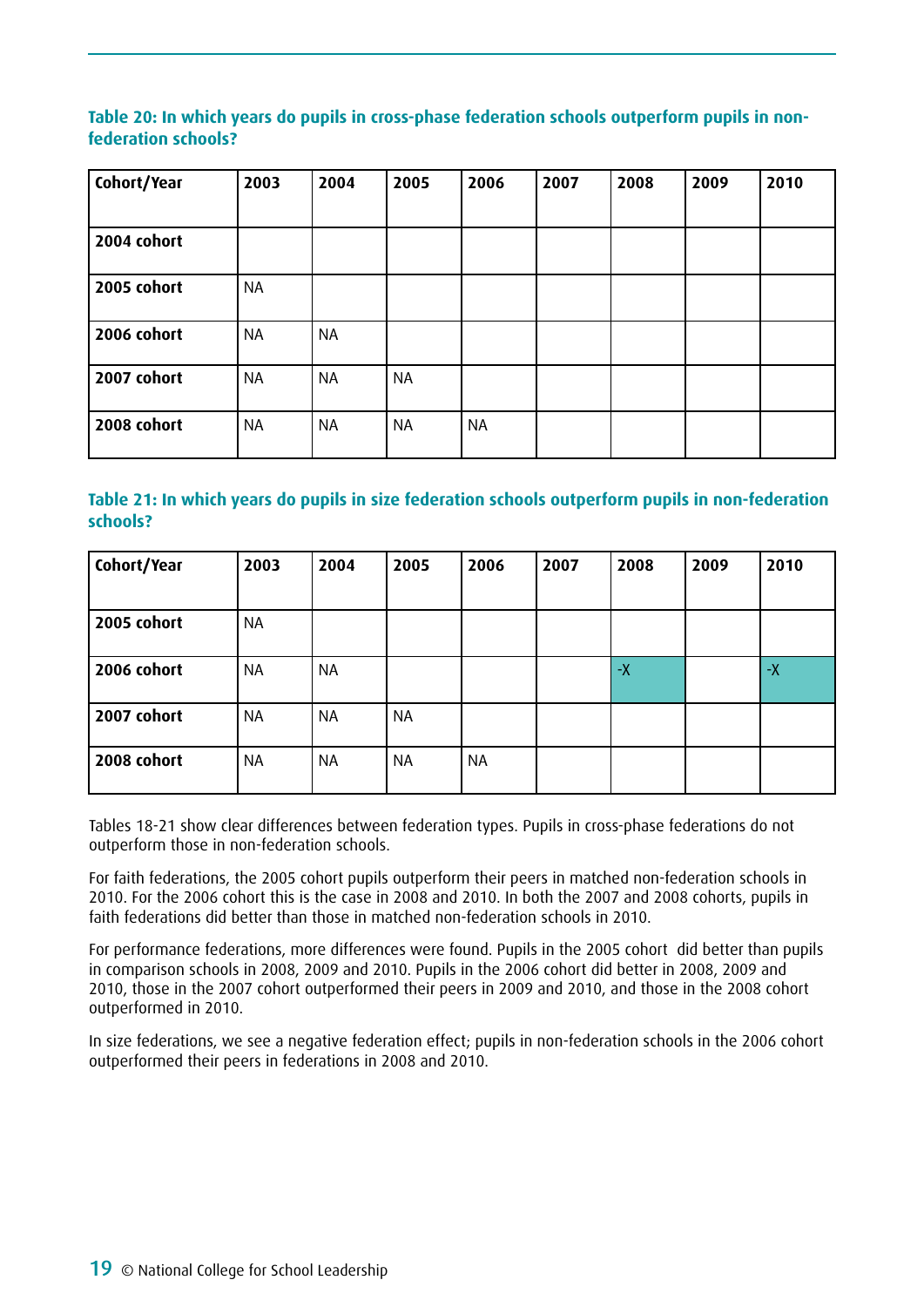| Cohort/Year | 2003      | 2004      | 2005      | 2006      | 2007 | 2008 | 2009 | 2010 |
|-------------|-----------|-----------|-----------|-----------|------|------|------|------|
| 2005 cohort | <b>NA</b> |           |           |           |      |      |      | 16.3 |
| 2006 cohort | <b>NA</b> | <b>NA</b> |           |           |      | 8.2  |      | 18.5 |
| 2007 cohort | <b>NA</b> | <b>NA</b> | <b>NA</b> |           |      |      |      | 15.0 |
| 2008 cohort | <b>NA</b> | ΝA        | NA        | <b>NA</b> |      |      |      | 13.9 |

#### **Table 22: Faith federations:between-school variance explained by federation**

#### **Table 23: Performance federations: between-school variance explained by federation**

| Cohort/Year | 2003      | 2004      | 2005 | 2006      | 2007 | 2008 | 2009 | 2010 |
|-------------|-----------|-----------|------|-----------|------|------|------|------|
| 2005 cohort | <b>NA</b> |           |      |           |      | 12.7 | 24.9 | 26.7 |
| 2006 cohort | <b>NA</b> | <b>NA</b> |      |           |      | 16.4 | 19.0 | 30.6 |
| 2007 cohort | ΝA        | NA        | NA   |           |      |      | 26.5 | 30.3 |
| 2008 cohort | NA        | NA        | NA   | <b>NA</b> |      |      |      | 26.4 |

In faith federations, being in a federation explains between 8.2 per cent and 18.5 per cent of betweenschool variance. Percentages are higher in performance federations, with up to 31 per cent of betweenschool variance explained.

Overall, the evidence suggests that the bulk of the federation effect on pupil attainment at KS2 occurs in performance and faith federations. The impact is weaker in primary federations/collaboratives than in secondary school federations/collaboratives.

### **4: Is there any relationship with Ofsted grades for teaching and learning, and leadership?**

No significant relationship was found between federation/collaboration and Ofsted grades awarded for teaching and learning or leadership and management.

### **5: Are there any differences in impact on student outcomes between federations and collaboratives?**

No significant differences were found between federations and collaboratives in primary settings.

### **6: Are there any differences in impact between federations and collaboratives with executive leadership and those with traditional leadership structures?**

No significant differences were found between federations/collaboratives with executive leadership and those with traditional leadership structures.

Section 3 reports the findings from the qualitative analysis and examines the impact of school structures and processes.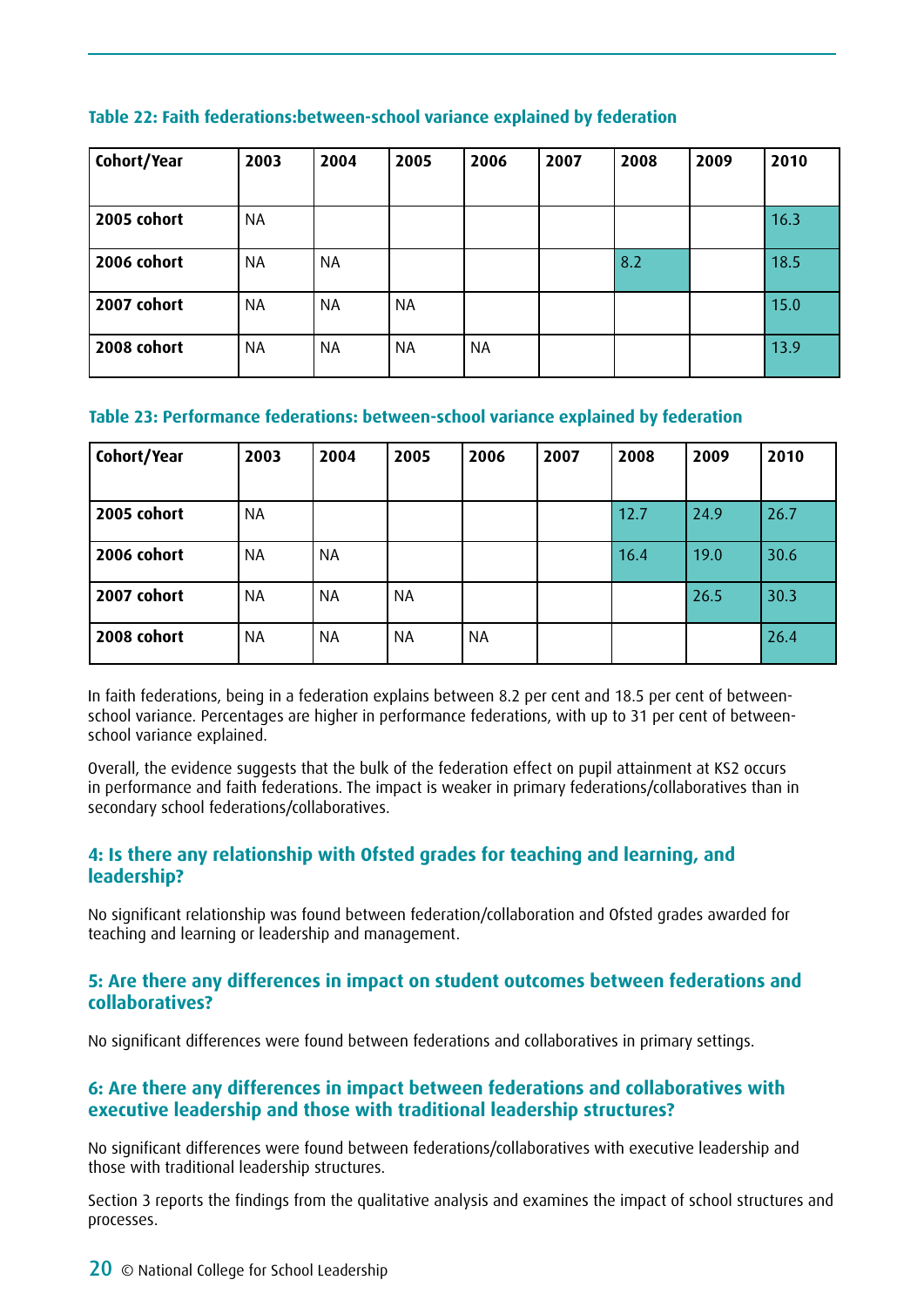# <span id="page-20-0"></span>3. Impact of federation on school structures and processes

This section of the report focuses on the findings from the qualitative analysis. This analysis is based on interviews with key stakeholders in five federations. It is structured under the key themes of:

- federation context
- federation structure and focus
- economic impact
- pupil attainment and school performance
- leadership
- teaching and learning
- continuing professional development

## Federation context

Schools formed federations with each other for diverse reasons and in a range of different ways. Some schools moved from collaboratives to federation, others federated without prior collaboration. Schools also had different reasons for initiating collaboration. For example, in one federation sharing good practice across schools to improve pupil and school performance across the federation was the key driver. In contrast, the main factor behind two other federations was the desire to support and learn from another school that shared the Catholic faith. For example, the executive head at Richard Road School explained that "the reason that we federated was that there was a feeling that another church school [in our parish that] needed our support".

In another example, a federation of three small schools came together to make the most of their collective staff expertise and resources so as to extend the breadth and quality of curricular and learning opportunities for students and achieve economies of scale. The executive head of this federation explained that "federation gives you the advantage of a small school but all the opportunities of a large organisation". These case studies highlight the importance of each federation's own unique history and context in determining the approach, philosophy and agenda adopted. However, an important common feature of the case studies was that one or more of the federation schools faced the possibility of closure at the time the collaborative

or federation was set up. The executive head at Claymore Green Federation reflected that she had had to resist the agenda of a local authority keen to disband a school that was perceived to be failing, reporting that the local authority had told her:

"what we want is a federation…we are going to send that school a notice, we are going to disband the governing body, we'll ship you in'…I said that is not how federations work…what we have to do is build a partnership".

#### Executive head, Claymore Green Federation

The reasons for the threat of closure varied; sometimes it was due to issues of performance and sometimes for reasons not related to school standards, such as local authority restructuring or a combination of factors unrelated to standards.

## Federation structure and focus

Just as each federation had its own reasons for federating, each one also adopted its own specific structure and focus. Two of the federations involved only secondary schools, one was between a secondary and primary school and the other two were between two primary schools. All the federations now have shared governing bodies, but the secondary and primary federation does not have an executive headteacher. Some of the federations have also formed additional, less formal partnerships and collaborations with other schools. The executive head in one of the performance federations noted: "we are in great demand to support other schools". While each of the federations had its own particular focus, as a group they were nevertheless united in having school improvement and raising pupil attainment as central objectives. Some of the main approaches that the federations had taken to improve performance included:

- developing the quality of school buildings and other facilities
- changing the leadership infrastructure and shifting staff onto federation rather than school employment contracts
- recruiting high-quality staff across the federation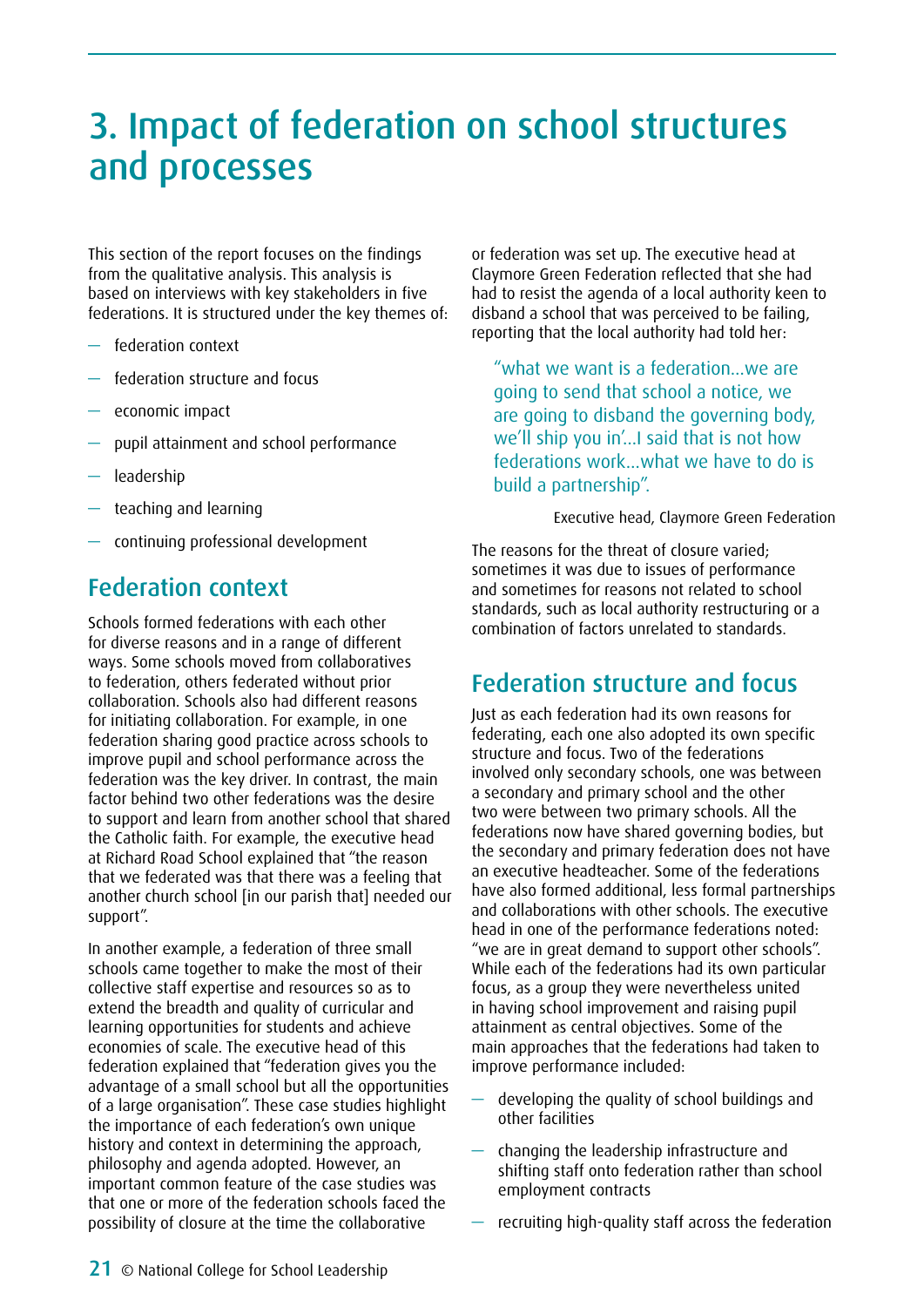- training and developing the capacities of current staff
- sharing best practice across the federation in terms of teaching and learning, leadership, school policy, finance and administration

Each federation placed emphasis on raising expectations in schools where performance could be improved, through the rigorous recruiting of good-quality staff and through development of the capacities of current staff. The executive head of Pilkerton School commented: "it is the staff that make the difference in terms of raising expectations". Initially, this process of staff development and recruitment and changing employment contracts resulted in some anxiety among some staff. Indeed, each federation experienced a high staff turnover in the months after federation with one school changing more than half its teaching staff. However, in each federation it was reported that staff anxiety about change dissipated as the federation became more established and the benefits became more explicit.

## Leadership

Federation has made us more outward facing… every member of the leadership team of both schools… sees themselves as leaders of education not leaders of institutions.

Associate headteacher, Pilkerton School

There have been significant changes to the constitution of the senior leadership team in all but one of the case study federations. Perhaps more significantly however, these structural changes have been accompanied by a change in perception among staff about what it means to be a school leader. This is a significant development from previous qualitative findings that have found little evidence of school leadership taking responsibility for all the children in a locality; a more typical pattern was to prioritise their own school and pupils' needs over those of the wider federation (Lindsay et al, 2007). One interviewee characterised this as a movement from being "institutional to educational leaders". All the senior leaders interviewed at one federation suggested that their federation now had a moral purpose linked to the wellbeing of the wider community rather than just any individual school. An executive head in another federation commented that she felt a "moral imperative… to do the right thing" and support another school to improve.

It would seem federation leaders are now looking seriously beyond the immediate needs of their own school context and into the wider educational community. This broader perspective also seems to have provided leaders with more opportunity to develop fresh insight into how positive changes in school ethos and culture can be made possible. The executive head at the high-performing school Claymore explained that "the key to working with other schools is what you learn when you go there – it sharpens your practice."

A number of the executive headteachers explained that the process of federating had been a powerful personal form of CPD. The executive head of Claymore Green reported that a sharpening of her practice was made possible through the federation process:

I had been here 21 years and thought I knew everything… when I went there I realised I knew nothing… it was a completely different skills set that I needed and I had to learn it very fast… it was a massive learning curve for me.

Executive headteacher, Claymore Green Federation

These new experiences may have helped her to shape and communicate her strong educational philosophy to her teaching colleagues.

Here was the message. We are going somewhere. This is where the bus is going… if you want to stay on the bus that's great… but you won't lie in [the] way of it because it will run over you. I know that sounds ruthless but I was determined that change was here to stay… satisfactory (teaching) is not good enough… if you decide to step up, fantastic, I will support you, if you want to step off I will support you but you are not going to stay as you are… this is not working.

Executive headteacher, Claymore Green Federation

The leaders of federations where improvement has been most marked all seem to have been able to support staff to raise their expectations about what was possible. While some staff undoubtedly seem to have found changes in ethos and practice challenging, the support and sense of purpose that an executive head could provide were perceived by staff interviewed as central to improvements made across their federations. An associate head in the Claymore Green Federation put it thus: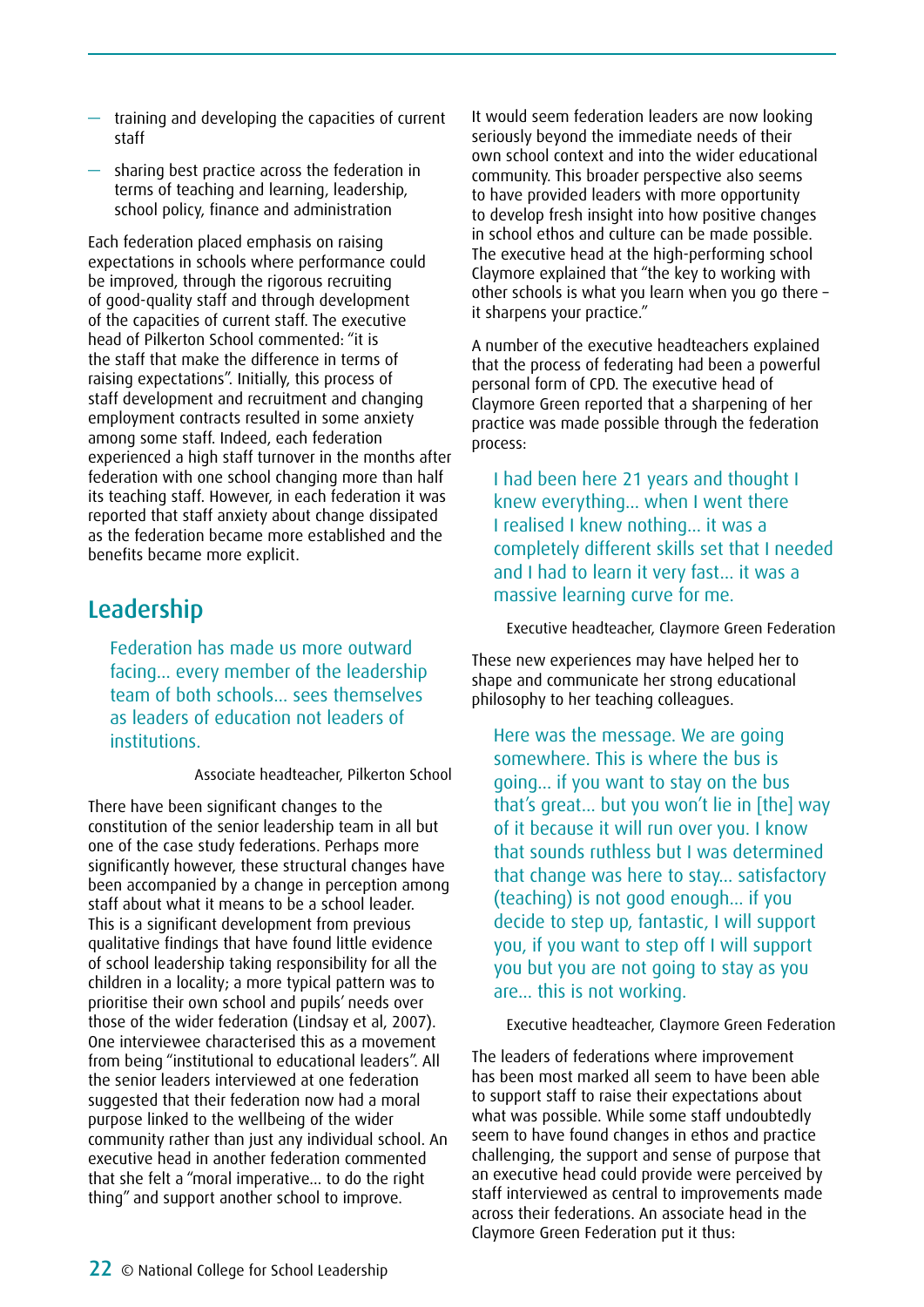"The key to our federation is the strength of the executive head. That person is modelling for you. You have their expertise to draw on... She is inspiring. She is exceptional."

Associate headteacher, Claymore Green Federation

Notably, executive headteachers themselves all also indicated that they drew on the strengths of staff within their federation to help them overcome the new challenges they faced in their roles.

### Economic impact

"As a group of schools you are more powerful in terms of accessing funding – people are more interested in working with you."

#### Executive headteacher, Pilkerton School

Federation had considerable economic impact in each of the case study contexts; overall this impact would appear to be positive. However, this overall positive picture has emerged in different ways in each federation. In some federations the additional cost of new leadership structures was more than offset by extra external funding secured because of new leadership expertise and capacity to generate income. One federation made considerable savings by having a more streamlined staff and leadership structure. However, this federation was less successful at generating external financial support. In general, the process of federating appears to have heightened the ability of schools to generate external funding to support improvement across the schools. Having a greater number of staff and pupils/ students and a wider pool of resources and expertise seem to have been a key factor in successful bids for funding. A number of interviewees indicated that the federation liberated members of the leadership team to spend more time on and develop expertise in external income generation. The executive head at Claymore School remarked that the federation "does free up leadership capacity to generate income and to get best value". Although respondents in two federations reported having difficulty in this area, they also speculated that this may be explained by the fact that neither federation had an executive headteacher or other member of staff able to devote time to making funding bids. One executive head stated: "in the early days… maybe we were not financially savvy… we didn't have a bursar… if we did have a bursar [he or she] probably could have got the money for us".

The new federation structures have also helped some federations to reduce their budget on CPD while at the same time improving its overall quality and relevance. The head of geography in Snetterton Road Federation remarked that "[in-service training] is a lot more purposeful now", adding:

"CPD is a lot cheaper… but it also feels a little bit more real because the people standing up in front of you have tried the techniques they are suggesting with the children that you teach."

Head of geography, Snetterton Road Federation

Two of the federations have made considerable savings on staff costs: one federation went from spending £180,000 on agency supply teachers for one school in one year to spending none on both schools the next, while another is now in a position to make £450,000 of savings a year on the support staff budget and approximately £300,000 in relation to teaching staff. A lot of the savings made in one federation have involved efficiency savings where one person often became employed across the federation to perform a role previously carried out by separate individuals in each school. Making such changes of personnel was not always easy on the staff or federation concerned. As one executive head put it: "through the federation we could make considerable savings… through redundancy… this was… most difficult". However, he added that the federation had enabled necessary savings to be made while still keeping a school open, thus preserving continuity of education and reducing the "level of disruption for those students". As he put it:

"I suppose you could have still made the savings without a federation simply by the closure of a school but it's the impact upon educational provision for those students in that school [that counts].

#### Executive head

In these challenging economic conditions, tough decisions about staffing are not the preserve of federations; they are having to be made across the system. It would seem federations offer economies of scale, maintaining provision of services that might disappear or drain capacity from elsewhere within individual schools.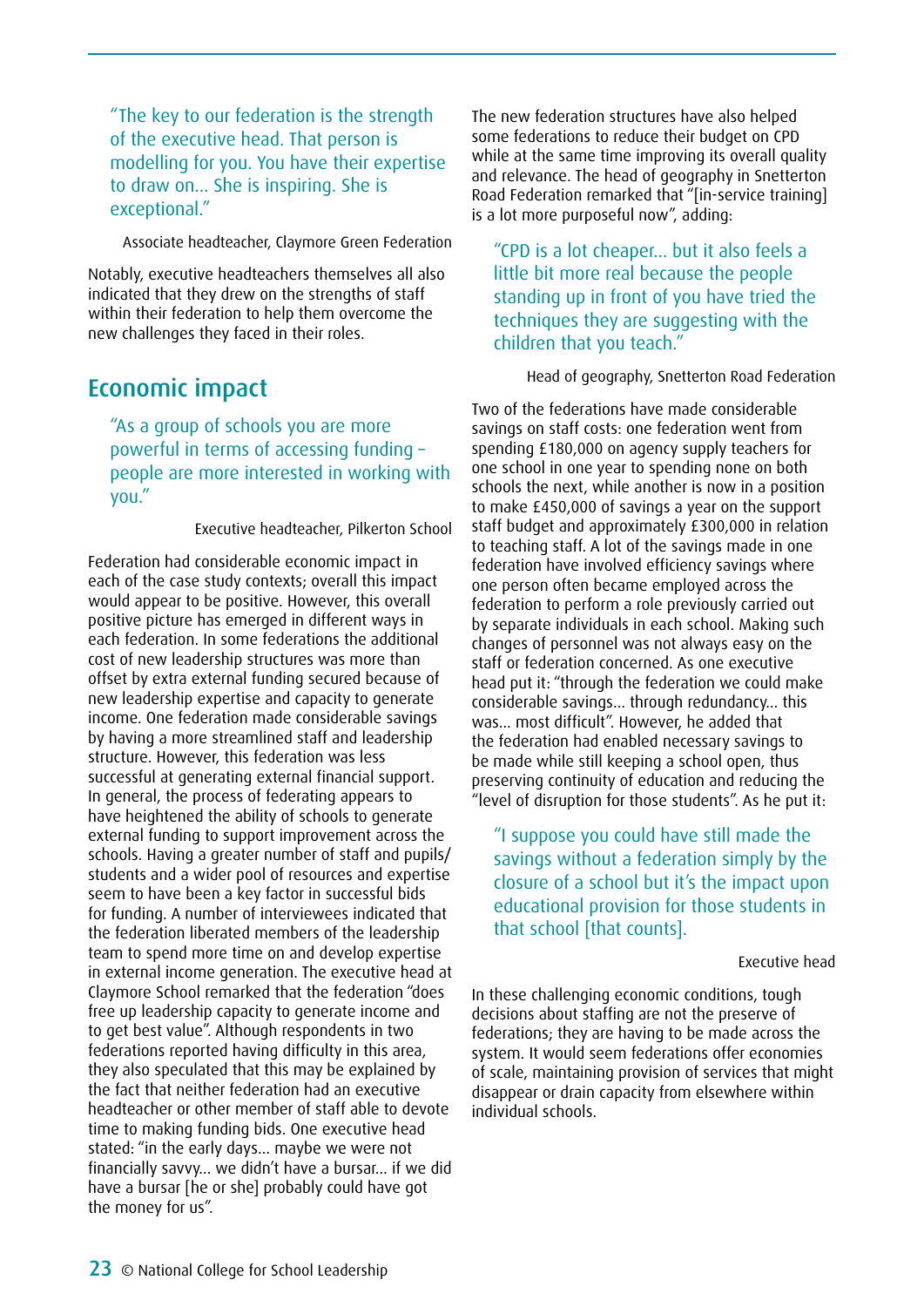# Pupil attainment and school performance

"We were coming from a school that knew what outstanding looked liked and we were taking that understanding to a school that was in danger of going into special measures."

Associate headteacher, Pilkerton School

In general, the staff interviewed thought that federation had positively influenced school performance and pupil attainment and they thought that it had done so in a sustainable way. Indeed, in all but one of the case study federations, both student outcomes and school inspections or selfevaluations actually showed discernible and often marked improvement overall. We have identified four key factors associated with this positive trend in federation performance:

- 1. **Purposeful leadership** has provided staff with a clearer sense of federation identity or philosophy. Such leadership effort has helped teaching staff to raise expectations about what they and their pupils can achieve.
- 2. **Increased collaboration** raises expectations and has been supported by the new federation structures themselves which naturally tend to afford teachers more opportunity to share good practice across the federation and into the wider educational community.
- 3. **Improved efficiency** appears to have enabled schools to draw upon better resources and a wider pool of expertise and this has in turn led to a broader curriculum being offered to pupils that can be taught in a more engaging way.
- 4. **High-quality CPD** which is more relevant seems to have benefited the overall quality of teaching and learning.

The only school where performance markedly deteriorated after federating was also the only federation involving a primary and secondary school and it was the only one that did not have an executive headteacher. A possible explanation for this might be found in the four factors above. First, there was no executive head with overall responsibility to provide staff with purposeful federation leadership to promote a strong federation identity or federation philosophy across the schools.

Second, the sharing of good practice in this federation may have been more challenging due to the different challenges presented by a cross-phase federation (eg, curricula, pedagogy and cultural). This said, even in this case, staff expressed confidence that results would improve in a sustainable way across the federation after they had moved to a new school site. The common building that was planned would seem to offer a significant opportunity for sharing best practice and forging a federation identity and shared philosophy in the longer term.

# Teaching and learning

"What works works if it works in this school, it works in that school… it took me a little bit of time to learn that but that is the thing I had to hang on to."

Executive headteacher, Claymore Green Federation

Although the quantitative analysis did not identify a relationship between federation and inspection grades, in general, the staff interviewed took the view that the quality of teaching and learning had improved since federation and this would seem to be borne out by Ofsted inspections and school self-evaluations covering these respective periods of time. Although some federations might be initially perceived as duplicating good practice across schools so as to bring about school improvement, there was also recognition among virtually all the staff interviewed that there were occasions when strategies ought to vary to suit the particular context of each school. The associate head at Pilkerton School commented that:

"In the early days we had to be mindful of big-brother syndrome, of Pilkerton telling Elm [School] what needed to be done. Now the relationship has much more synergy, with staff from Elm also leading learning in Pilkerton."

Associate headteacher, Pilkerton School

There was a strong sense among staff interviewed that all schools benefited from the wider collective pool of expertise and resources made available through federation. In one federation, the head of geography remarked: "federation, basically gives you the opportunity to 'cherry pick' what each of the sites does best… It has been fantastic as far as sharing good practice is concerned."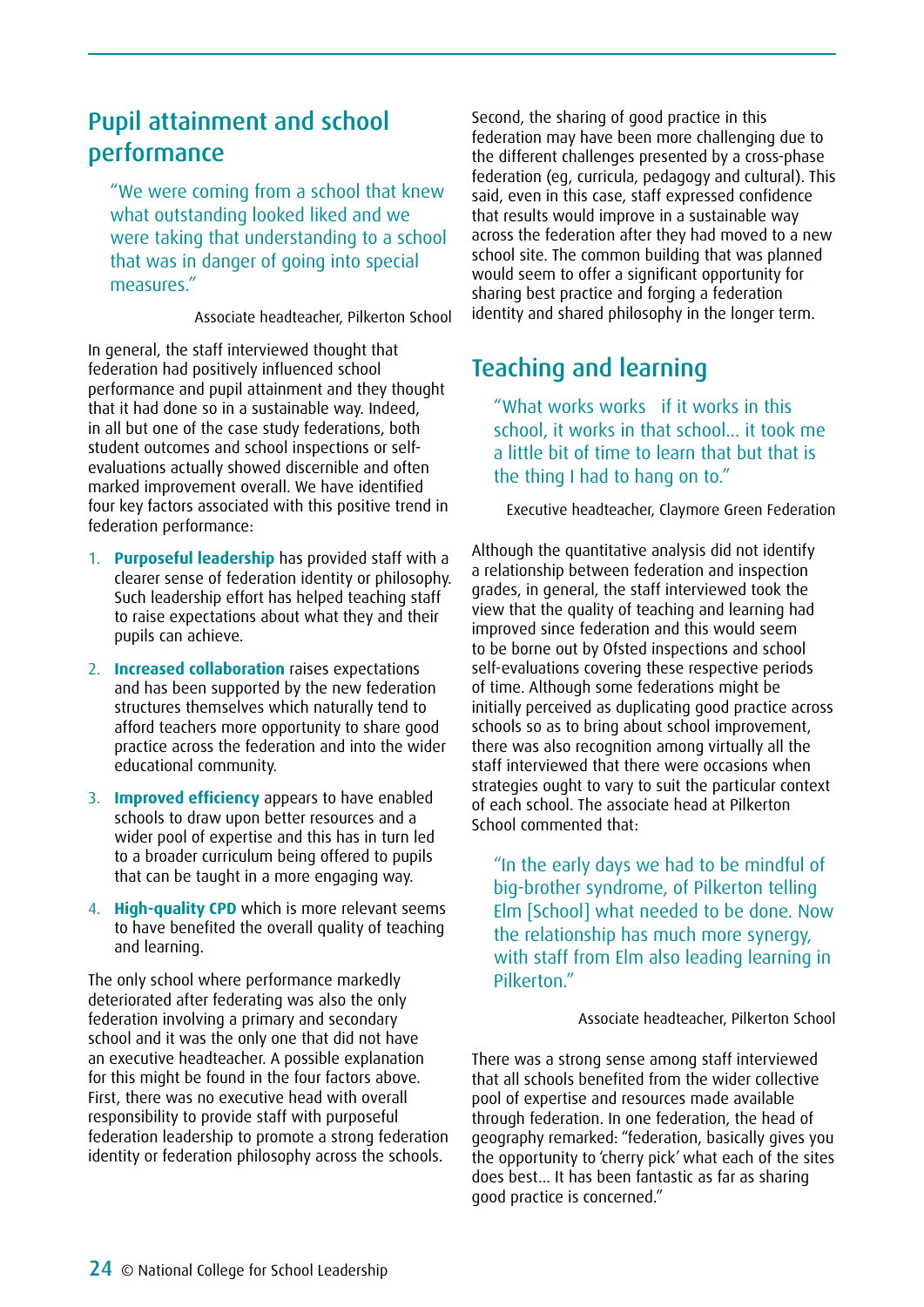In two federations this collective pool of expertise and resources enabled smaller schools in the federation to offer a broader curriculum to pupils than they would have otherwise been able to do. In these federations, access to more than one school building and set of staff also enabled greater continuity in education at times when there was risk of interruption. In one federation, the loss of up to eight weeks of education due to emergency closure of a building was averted because of the new federation structure. The executive head commented: "the reason why lessons were not interrupted was because of the federation structure – it gave us the flexibility to move students into one of the partner schools with their parents' consent, very, very quickly without missing out on any of their education." The other federation has been able to reduce greatly exclusions by placing pupils in another school within the federation.

"One of our big success stories is inclusion… rather than being excluded for a few days, a child goes to one of our partner schools for a few days and is still engaged with the curriculum… rather than sitting at home watching television which is what some of the [other] schools do."

Associate headteacher, Pilkerton School

Three of the case study schools have also seen benefits in this area. One federation routinely transports pupils to different sites for lessons, while the other two have had specific projects where staff and learners alike have worked in a different school context from normal. Significantly, these more fluid approaches to teaching and learning seem to have encouraged co-operation rather than competition between the schools in question. The associate head in one federation commented:

"20 or 25 years ago if your school was doing well and the school down the road was doing badly… you would almost revel in another school's failure, which obviously is not right… the league tables do not help this sort of thing – they encourage competition but [we have] this moral purpose of wanting the best for all young people no matter which school they go to."

Associate headteacher

School leaders perceived that federation initiatives had created a more outward-looking team of staff with more capacity to offer school-to-school support outside the federation. One of the associate headteachers at Pilkerton reflected.

"In the early days there was not an outwardlooking spirit but the landscape has changed now… our staff see school-to-school support as the norm… a spirit of connectedness pervades the federation."

Associate headteacher, Pilkerton School

A number of the staff interviewed in this federation saw this shift in moral terms, as a movement away from narrow concerns about pupils in one school to a broader concern about the education of pupils in all the schools in the federation, and to pupils beyond the federation.

# Continuing professional development

"If you want to find out how good teaching happens, well you can go on a course and spend two hours on a train and at the end of it wonder what that was about… or you can go next door but one and spend a day in someone's classroom… you have got the theory or you have got the reality and in terms of professional development, people learn by seeing it in reality."

Executive headteacher, Claymore Green Federation

Almost all the staff interviewed expressed the view that federation had created professional and career development opportunities that "would not have been there" if their federation had not emerged. An associate head at Pilkerton remarked that the federation had provided:

"great experience as a school leader across two very different contexts… to develop a much greater breadth of different leadership styles… this I would not have been able to [do] if I had just stayed in one school."

Associate headteacher, Pilkerton School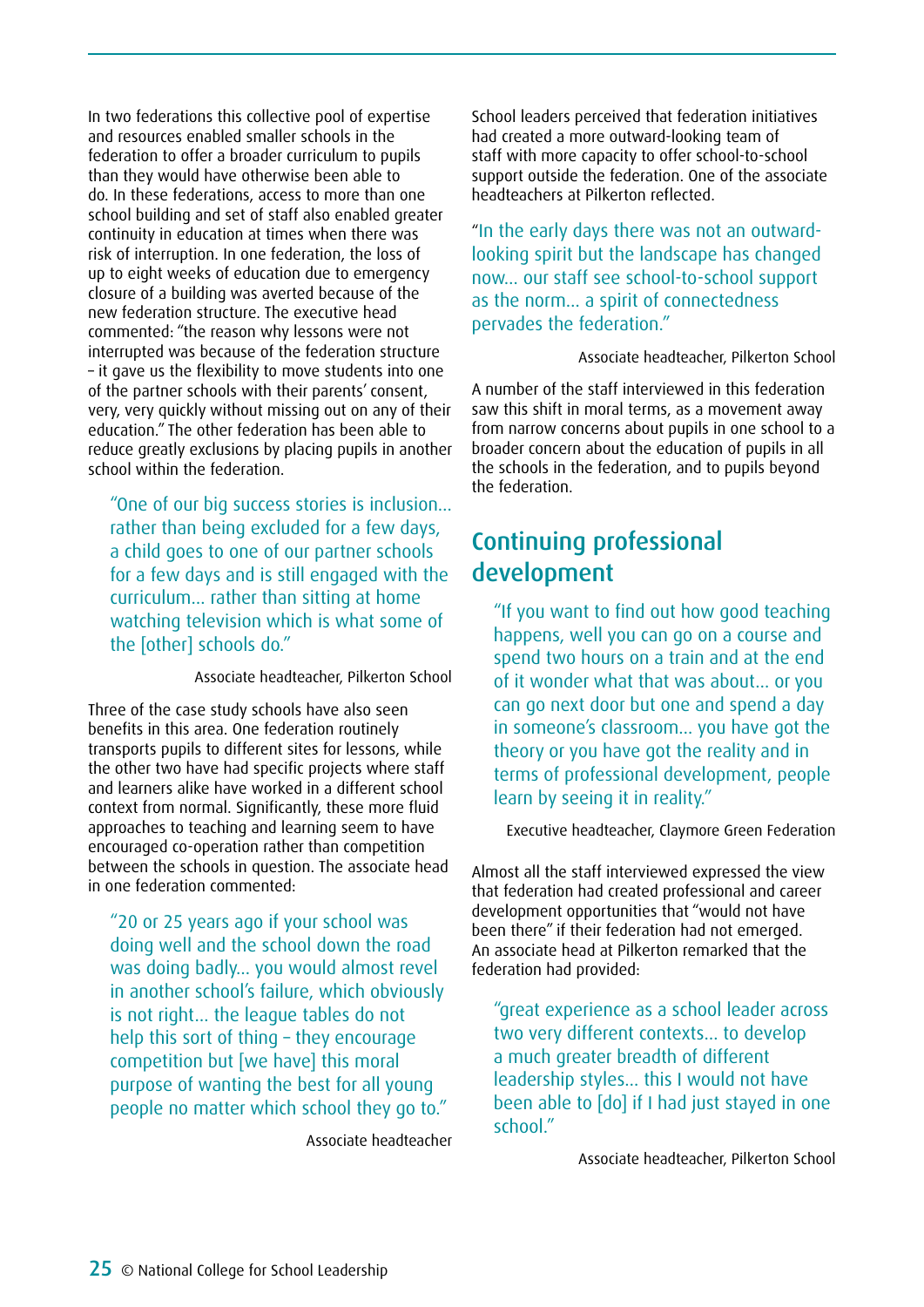Opportunities to develop professionally do not seem to have been restricted to leadership roles, but have been filtered throughout federations. There has been a snowball effect. An associate head (also at Pilkerton School) remarked:

"Federation has opened doors for… staff at all levels of the school in terms of curriculum development and curriculum design."

Associate headteacher, Pilkerton School

There was a common perception that by working in more than one school, teaching staff were able to explore professional pathways that would not have been open to them otherwise. One federation (Snetterton Road) also freed up the time of a deputy head to focus on co-ordinating CPD across the federation and this seems to have both reduced the cost of CPD while also improving its overall quality and relevance. The assistant head in charge of arranging CPD in this federation remarked that since federation the school achieves much better value for money by providing most in-service training (Inset) days in-house. He explained that Inset days were now delivered by staff in the federation for staff in the federation and in a targeted way to meet both the practical needs of individual staff members and the wider educational needs of the federation as a whole.

This approach seems to have been very successful; the deputy head of the same federation spoke of the professional pride staff took in presenting to their colleagues. Inset days have for example successfully focused on issues of teaching and learning as they been led by staff identified as being able to deliver outstanding lessons. The head of the geography department commented: "Inset is a lot more purposeful now", adding that with "colleagues delivering to colleagues… it is cheaper…but it also feels more real". Indeed, all the federations we looked at now have at least some joint Inset days focused on professional development where staff from different schools collaborate.

There was also a sense among interviewees that the real strength of professional development in a federation lay in the frequency of opportunity to watch, learn from and model successful educational practices across contexts. An executive head stated that inside a federation "you can train people up, as you get bigger you can do that, you can switch people across, you can do a lot of workshadowing and job swaps". Built into daily life in a federation it seems is the opportunity for workshadowing of good practice and a number of the

staff interviewed suggested that this learning in a practical context offered invaluable continuing professional development. In Claymore Green Federation, teaching staff operating in climate of low expectations in one school were able to observe routinely the lessons of staff identified as outstanding by Ofsted in another school. The executive head of the federation thought that this role modelling greatly benefited the staff in the former school by showing them what a good and outstanding teacher does. She added: "if you do not have good role models, how do teachers and children know how to behave?" Successful mentoring and modelling also seemed to be occurring in situ for leadership staff. On her executive head at Claymore School, one associate head commented: "I don't need to go on a course. I live and breathe it. I have a mentor on hand".

The sharing of good professional practice did not only take place within the federation. Both Pilkerton and Claymore federations were more widely involved in school-to-school support beyond their particular federations, for example by working with other schools in City Challenge initiatives to support improvement efforts within and beyond their own locality.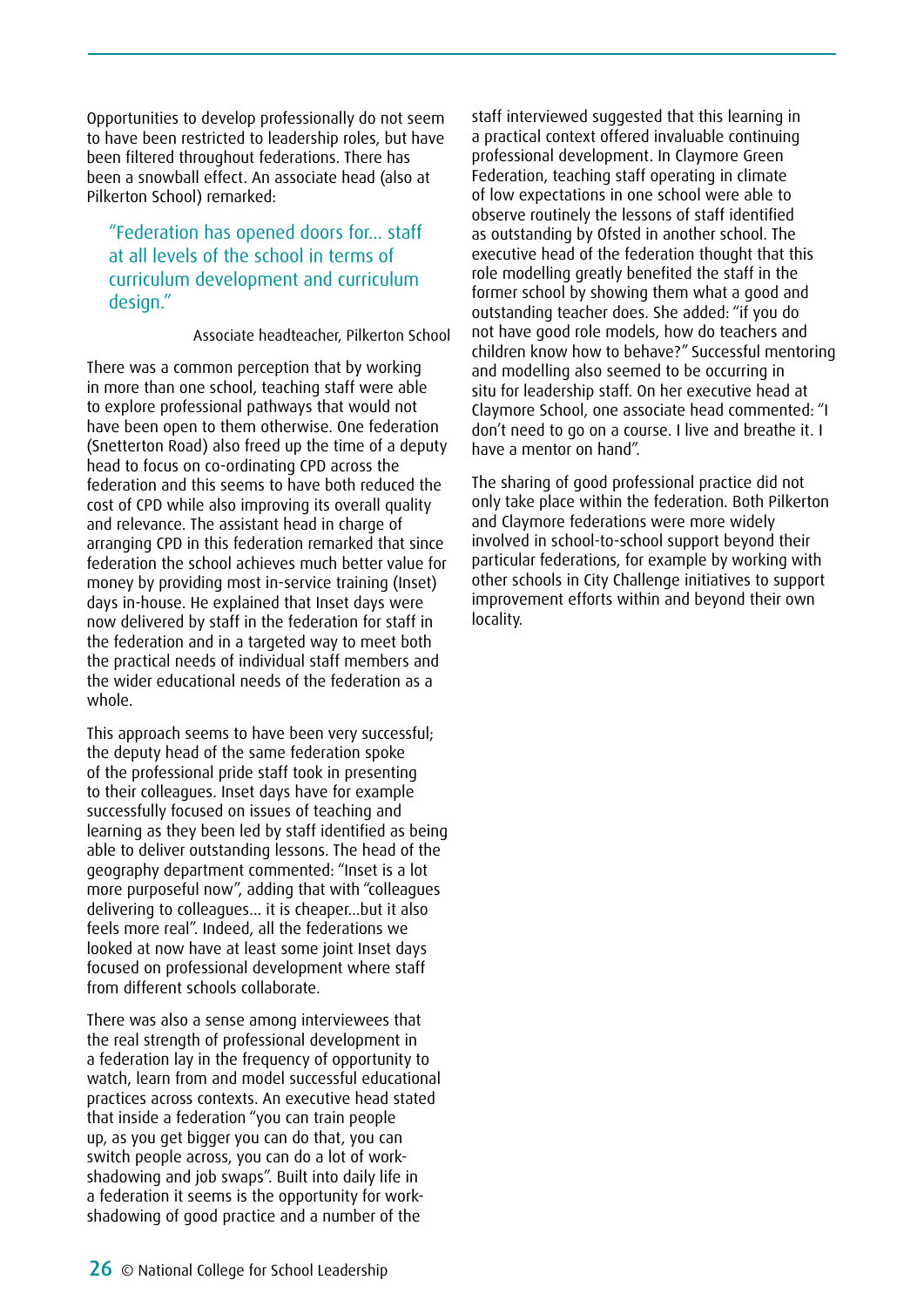# <span id="page-26-0"></span>4. Conclusions

This study builds on our previous analysis conducted in 2008-09. The current analysis confirms a number of the patterns and trends; identifies some important new relationships and offers new insights into the relationship between federation and school improvement. We are now developing a longitudinal perspective on the impact of federation. The strength of evidence is growing and the level and nature of impacts of federation is becoming clearer. Impact can be distilled into four key areas:

- student outcomes
- leadership
- economic impact
- continuing professional development

Each area is discussed in turn below.

### Student outcomes

There is evidence to suggest that some types of federation and collaborative outperform their non-federated counterparts. As with the previous analysis, this is statistically significant for performance federations and to a lesser extent academy federations. However, this study identifies a timelag of two to four years between formation of the federation and the point when their performance overtakes their non-federated counterparts. Federations explain between 11 per cent and 36 per cent of between-school variance in student outcomes, and this tends to increase over time. This trend suggests the federation effect strengthens over time. The relationship between federation and pupil attainment is smaller in primary than in secondary schools.

Students in cross-phase federations do not outperform those in non-federated schools. Overall, the evidence suggests that the bulk of the federation effect on student attainment at GCSE occurs in performance federations, where high-performing schools partner weaker schools. This is the most common type of federation arrangement, making up 56.8 per cent of our overall sample. There is some evidence of impact in academy federations in secondary schools and of faith federations in primary schools but no evidence of impact in other federation types.

This, of course, doesn't mean that these types of federations aren't effective in other areas not captured by school attainment data.

Secondary school federations outperform collaboratives. However, this is not the case in primary schools where no statistically significant differences were found. This may suggest that the more formal governance structures promote school improvement in secondary schools. Alternatively, it may be that most of these arrangements are found in performance federations. This relationship is an area for further study.

# Leadership

Strong leadership is a key feature of successful federations. This study shows secondary federations with executive leadership outperforming federations with traditional leadership structures in secondary schools, suggesting executive leadership arrangements should be seriously considered when establishing a secondary federation. A likely explanation for this is the ability of one executive headteacher to articulate a coherent purpose for the federation and a united philosophy about what is important and how things should be done, rather than a number of headteachers attempting to imprint their individual school philosophy on the federation.

The findings from this study lead us to reflect on our programme of work on federations that spans almost a decade. This study provides further evidence to support our speculations that school leaders' resistance to federation and more generally school-to-school collaboration is decreasing and leaders are increasingly viewing federation and collaboration as an opportunity to embrace change rather than a threat to their power and autonomy. This is an important shift from school leaders being primarily concerned with their school and their children to school leaders thinking in terms of the community's schools and the community's children, with a commitment to share expertise and practice across and beyond the federation.

The potential importance of federations has been recognised by one of their staunchest critics, the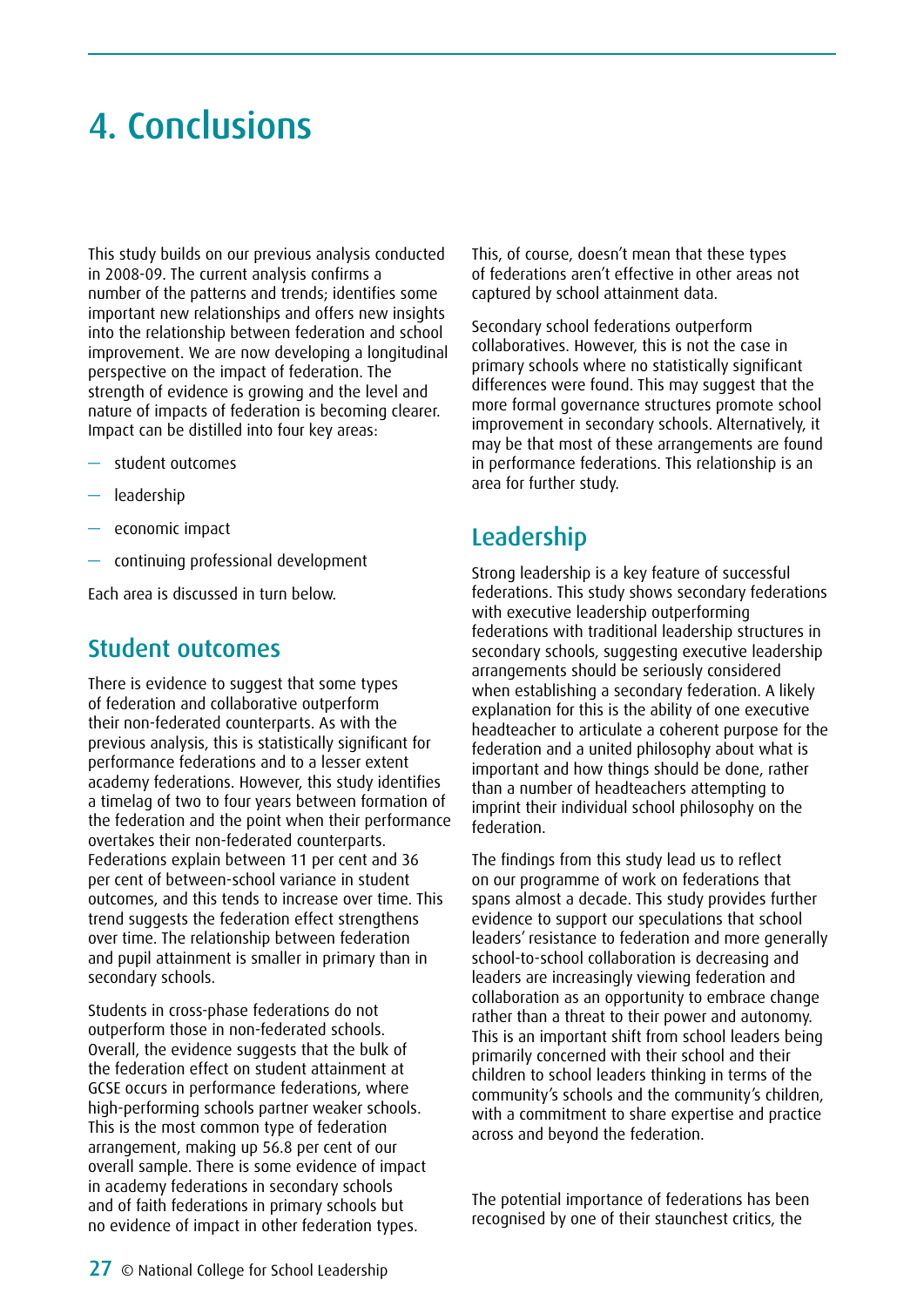National Association of Headteachers (NAHT).

At its 2011 annual conference, three-quarters of delegates voted to abandon the policy of 'one head, one school' and NAHT formally recognised that new models of leadership can raise educational standards, prevent school closures and solve recruitment problems (Barker, 2011). Perhaps this is the first indication of a real shift from organisational to true systems leadership?

## Economic impact

Becoming a federation has an economic impact on schools. It is unsurprising that federations cost more to run than individual schools: they are bigger operations. However, the increased costs are offset by increased capacity for change. This additional capacity provides opportunities for income generation and provision of services to schools within and beyond the federation. Economies of scale provide opportunities for joint CPD, enabling a group of schools to engage in CPD activity that would have been impossible as a single school. Federations can also streamline their structures to offer other services for lower cost. Some federations have been able to create efficiency savings by reducing staffing costs through restructuring and creating shared appointments. The findings in this area indicate that federations provide value for money. However, further research using economic modelling is required to quantify the exact relationships and extent of this trend.

# Continuing professional development

Our findings suggest that federation provides increased opportunities for CPD, often at reduced costs, across the federation, and at times beyond the federation. Federal structures promote opportunities for collaboration. In performance federations, the tight mission of raising standards naturally lends itself to a sharp focus on improving teaching and learning. This often involves working collaboratively to transfer more effective practices to less effective settings, both within and across schools. Even the most successful leaders recognised that higher performing schools have much to learn from the less effective schools they are partnering. This is unsurprising, given we know that within-school variation is approximately four times greater than variation between schools (Teddlie & Reynolds, 2000).

Staff recognised that sharing practice and presenting

ideas and strategies to colleagues were often much more powerful than spending large sums of money to attend a one-off course, and that this could have a direct impact on their day-to-day practice and that of their peers.

Performance federations in particular use CPD to challenge orthodoxies of practice in schools and question the accepted norms and expectations of behaviour in staff and pupils. This offers an explanation for the significant impact performance federations have on student outcomes. This is not a one-off questioning of practice, or a termly inspection visit but rather a day-to-day focus on the values, beliefs and behaviours that support changes in practice. As Michael Fullan (1992) argued, almost 20 years ago, educational change is dependent on changing how teachers think and what teachers do. On the surface, this is a relatively simple undertaking but on closer examination an incredibly complex task. It would seem federations provide the structure and opportunities for deep and sustained professional development that can shape teachers' values, beliefs and behaviours and therefore change what they think and do.

Federations also provide interesting opportunities for leaders at all levels to step up and engage in new challenges within their current post. Some take on mentoring and coaching roles across the federation, while others have the opportunity to develop collaborative CPD across schools and departments within the federation. This is a form of succession planning, and more than ever federations are growing their own leaders and moving them around the federation. For experienced headteachers, federations present the opportunity and challenge to lead and manage a complex initiative across a group of schools. This can reignite the spark and passion for leadership, management and change.

In summary, the findings from this study confirm our initial analysis, suggesting that federations have a role to play in raising school standards. This is at its most acute in situations where tackling underperformance is a priority, and in academies and secondary school settings.

Reflecting on the evidence, it is our view that federations have a key role to play in supporting a self-improving school system. However, it would seem we have only scratched the surface in terms of understanding the full potential of federations and chains to drive systemic improvement. We know that at any one time more schools have greater capacity and knowledge than they use. The key challenge remains to unlock this potential and resource and use them for both school and system renewal.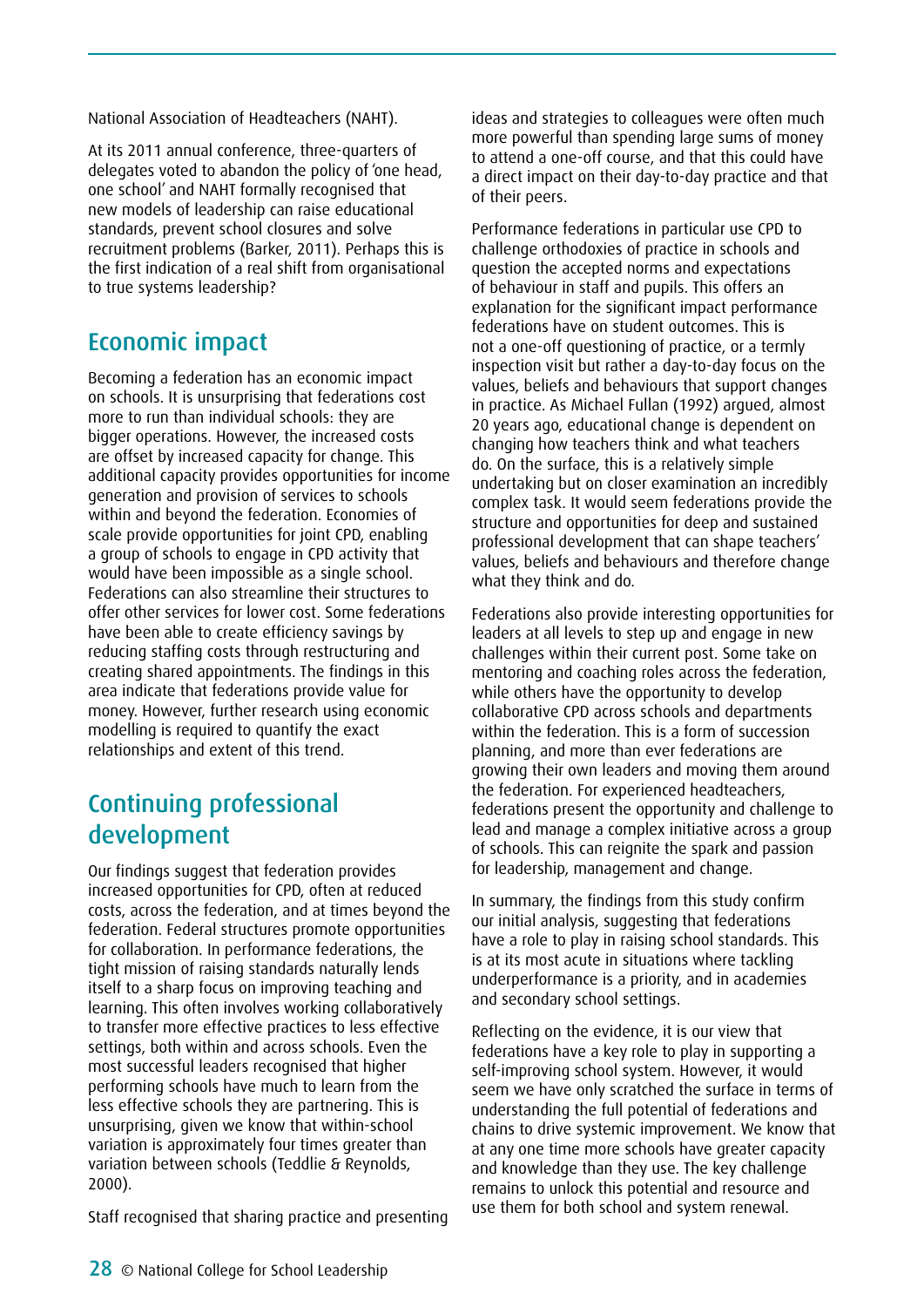# <span id="page-28-0"></span>References

Barker, I, 2011 NAHT ditches one head, one school policy, Times Educational Supplement, 6 May. Available at www.tes.co.uk/article.aspx?storycode=6080505 [accessed 22 June 2011]

Chapman, C, Lindsay, G, Muijs, D & Harris, A, 2010, The federations policy: from partnership to integration for school improvement? School Effectiveness and Improvement, 21(1), 53-74

Chapman, C, Muijs, D & Collins, A, 2009, The impact of federations on student outcomes, Nottingham, National College for School Leadership

Chapman, C, Ainscow, M, Bragg, J, Gallannaugh, F, Mongon, D, Muijs, D & West, M, 2008, New models of leadership: Reflections on ECM policy, leadership and practice, Nottingham: National College for School Leadership

Fullan, M, 1992, The new meaning of educational change, (2nd ed), London, Cassell

Hargreaves, D, 2010, Creating a self-improving school system, Nottingham, National College for School Leadership

HM Government, 2010, The Importance of Teaching: the Schools White Paper 2010, Cm 7980, Norwich, The Stationery Office

Kerr, K & West, M, 2010, (eds), Insight 2: Social inequality: Can schools narrow the gap? A review of the evidence for the British Educational Research Association, London, British Educational Research Association

Lindsay, G, Muijs, D, Harris, A, Chapman, C, Arweck, E & Goodall, J, 2007, Final report of the evaluation of the federations policy, London, Department for Children, Schools and Families

Miles, M & Huberman, M B, 1994, Qualitative Data Analysis: An expanded source book, Thousand Oaks, CA, Sage

Muijs, D, Ainscow, M, Chapman, C & West, M, 2011, Collaboration and Networking in Education, New York, Springer

Policy Exchange, 2009, A guide to school choice reforms, London, Policy Exchange

Teddlie, C & Reynolds, D, 2000, The international handbook of school effectiveness research, London, RoutledgeFalmer

Yin, R, 1992, Case Study Research: Design and Methods, Thousand Oaks, CA, Sage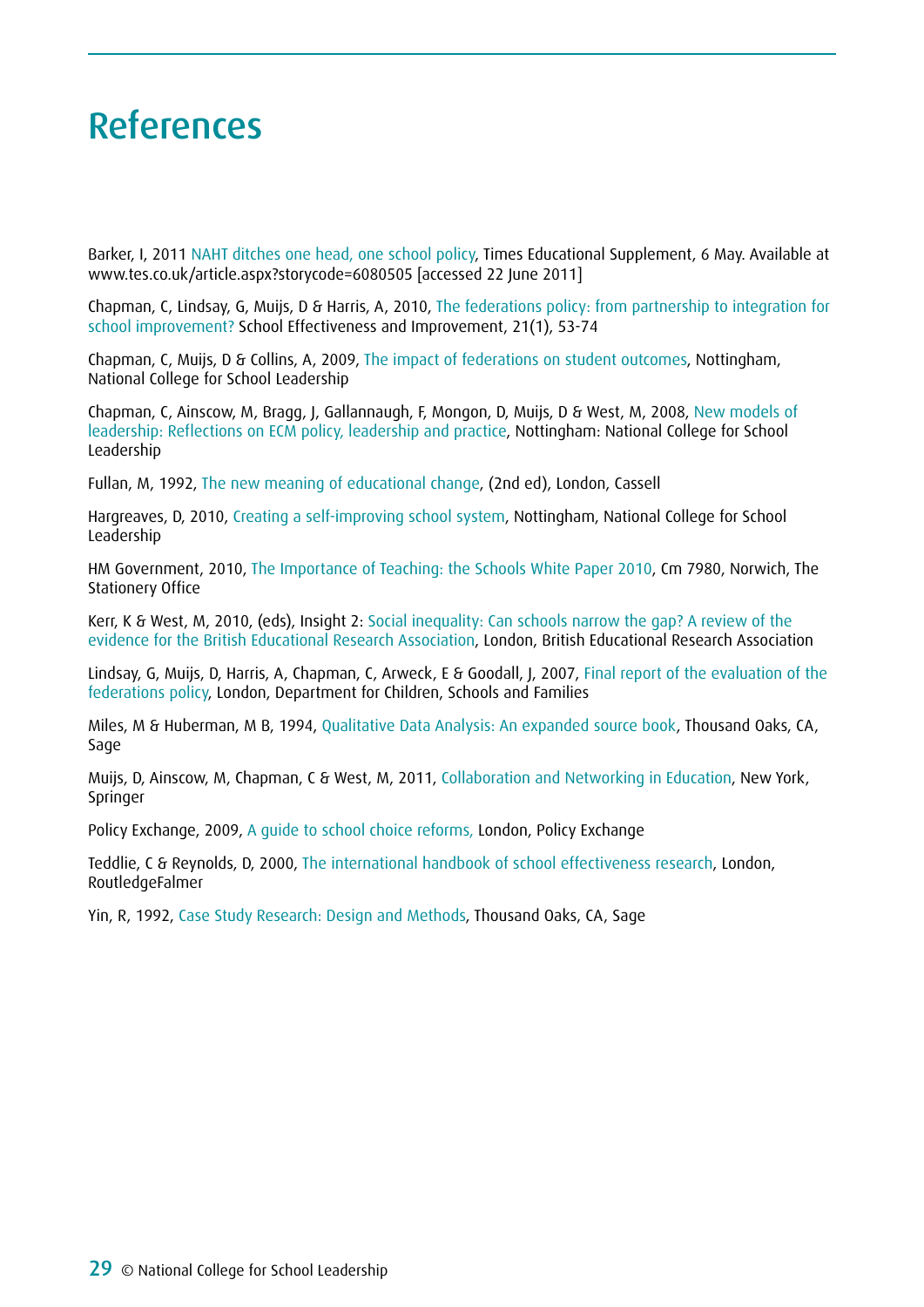# <span id="page-29-0"></span>Appendix 1: Methodology

## Introduction

The overarching aim of this study was to determine the impact of federation and collaboration arrangements on student outcomes, leadership and management and efficiency. Specifically, the overarching research questions underpinning this study are:

- Do school federations impact on student outcomes?
- Do different types of federation have a differential impact on student outcomes?
- What leadership and management arrangements are in place in federations?
- $-$  Is there any evidence to suggest federating has an economic impact on schools?
- Are there any differences in impact on student outcomes between federations and collaboratives?
- Are there any differences in impact between federations and collaboratives with executive leadership and those with traditional leadership structures?

The research design of this study involved a mixed-methods approach involving two phases of data collection and analysis. The first phase, a quantitative analysis, involved multi-level modelling, while the second, qualitative phase involved case studies of school leaders reflecting on their federations. The details of the methods conducted are outlined below.

# Phase 1: A quantitative analysis of the impact of federation on student outcomes

A quantitative methodology was used to explore the relationship between school federations and student performance. National pupil- and school-level datasets were collected from the Department for Education (DfE) to allow us to look at performance measures controlled for student background over time.

Data from the pupil-level annual school census (PLASC) and the national pupil database (NPD) was requested from and provided by the Department for Education for this purpose. Data was collected for each year from 2001 to 2010. All schools in the 2008 study were contacted to ascertain whether any structural changes had taken place during the timescale of the two studies.

In order to look at the impact of federation on performance, we opted for a quasi-experimental design where each federation school was matched to a school as similar as possible on key characteristics prior to federating. A new matched sample was drawn. National datasets were used to match schools on a number of criteria, including:

- phase (eg, primary, middle, secondary)
- type of school (eg, voluntary aided, voluntary controlled, academy)
- gender intake (co-educational, single-sex boys, single-sex girls)
- performance levels (eg, per cent achieving key stage threshold levels in English and maths)
- pupil intake characteristics (percentage of pupils identified as having SEN, percentage of pupils eligible for FSM)
- location (this measure went beyond traditional rural/urban identification, and attempted to match areas that were as similar as possible on socio-demographic characteristics, eg Cambridge would be matched to York, Salford to Gateshead)
- school size (as indicated by pupil roll)

Clearly, no schools could be matched identically on these criteria. However, as close a match as possible was sought in all cases using propensity score matching methods $3$ . No statistically significant differences were found between federation and control schools on any of these variables following matching.

<sup>3</sup> Propensity score matching, which essentially uses logistic regression to create propensity scores that allow each subject (in this case, a school) to be matched to its closest statistical neighbour, is particularly suitable in cases where no identical matches can be found (as is the case here).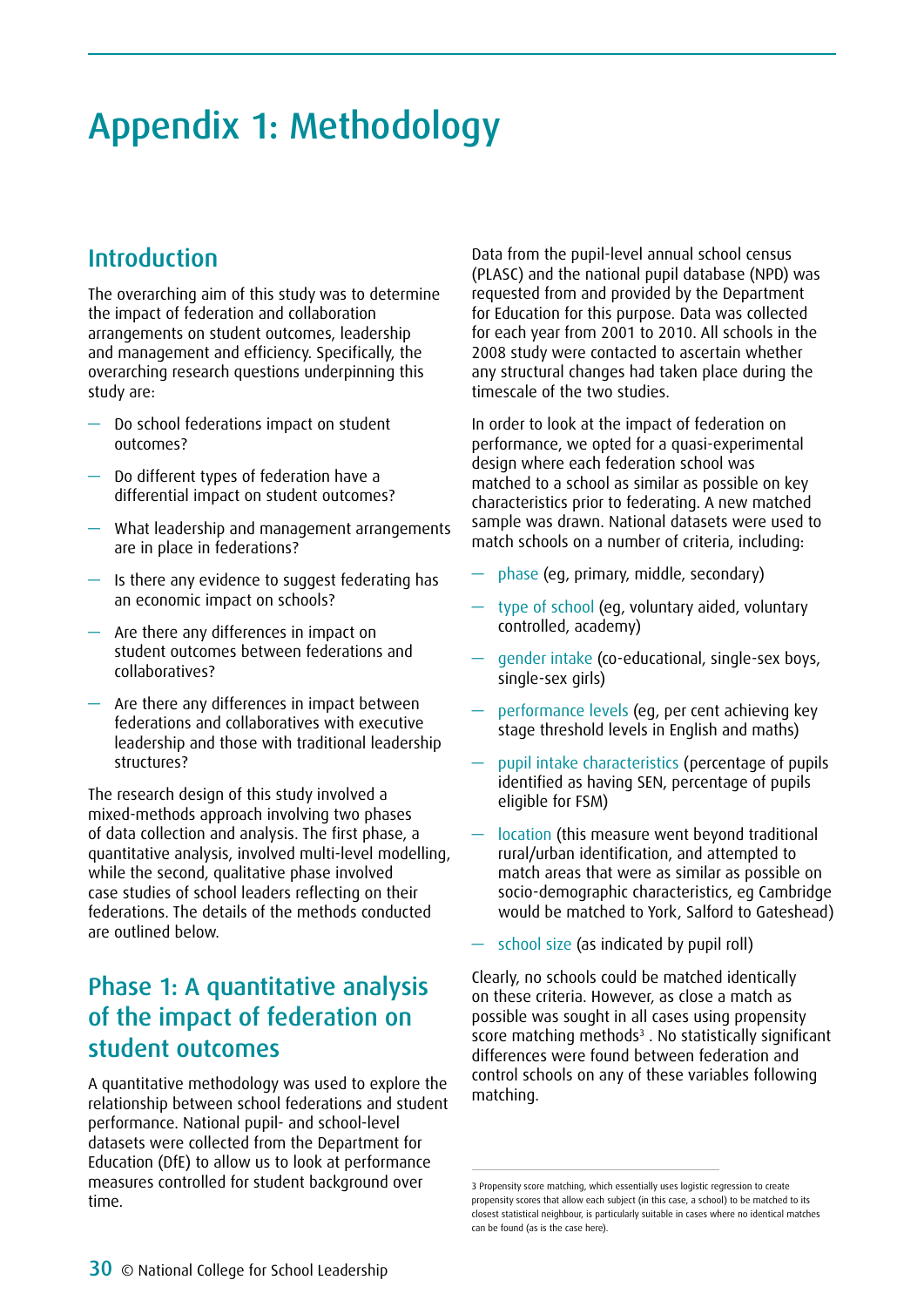The final secondary sample consisted of 73 federation and 73 control schools. The 73 federation schools were divided over 28 federations. The final primary sample consisted of 176 federation and 176 control schools, in 73 federations.

12.1 per cent of schools were Catholic, 16.5 per cent were Church of England and 7.4 per cent were academies.

To analyse the impact of federations, multi-level models were constructed in which first pupil background variables and then federation were added. These were calculated for every year from baseline, which was taken as the year before the school joined the federation.

Two-level multi-level statistical models, with pupils nested in schools, were used to look at the impact of federation on performance. This was done for the cohorts of federations formed in 2004, 2005, 2006, 2007 and 2008, as no impact is to be expected for those federations formed after 2008 in the light of previous research on the length of time it takes for federations to become fully operational (see Lindsay et al, 2007). As the data relates to different cohorts in different years, analysis of each year was done separately.

Models were tested for the year of formation and three years' prior data combined (the baseline model), and for subsequent years up to 2010. A null model was formulated with no predictors. In the next model, federation was added, while in the final model for each year, other correlates of achievement were included, such as gender (percentage of boys), SEN status (percentage of pupils in each of four SEN categories), age, percentage of pupils eligible for FSM (a measure of poverty) and percentage of speakers of English as an additional language (EAL). Outcome variables were pupil-level achievement. For primary schools we used the level attained at KS2 For secondary schools, the total points score at GCSE was used. As our variable of interest was a schoollevel variable, all predictors in the analyses are school-level variables.

## Phase 2: A qualitative analysis of the impact of federation

The purpose of this small-scale qualitative strand of activity was not to seek statistical generalisations as in the first phase of the work but to seek analytical generalisations and deeper understanding of the structures and processes in operation (Yin, 1992). The focus of this phase of research was to explore the structures and processes associated with federating and to explore issues of leadership and management, economic impact of federating, school improvement and opportunities for professional development.

The research in this phase of this study involved a series of telephone interviews with school leaders in five schools. The schools were not selected to provide typical sites. Rather, our introductory telephone conversations with schools were used to identify what we considered to be interesting cases in terms of performance, structure and federation activity.

Data collection involved a series of telephone interviews with senior and middle level leaders in each school (n=20). Interviewees were selected purposively so respondents had sufficient experience and insight to discuss the key issues for exploration. Four interviews were conducted at each site and each interview lasted between 30 and 45 minutes. To ensure coverage of the key issues, the interviews were guided by a semi-structured schedule and audio-recorded. The interviews were then analysed to identify key themes, patterns and trends in the data (Miles & Huberman, 1994). Selective transcriptions were made to provide illustrative quotations to support the narrative presented in section 3 of this report.